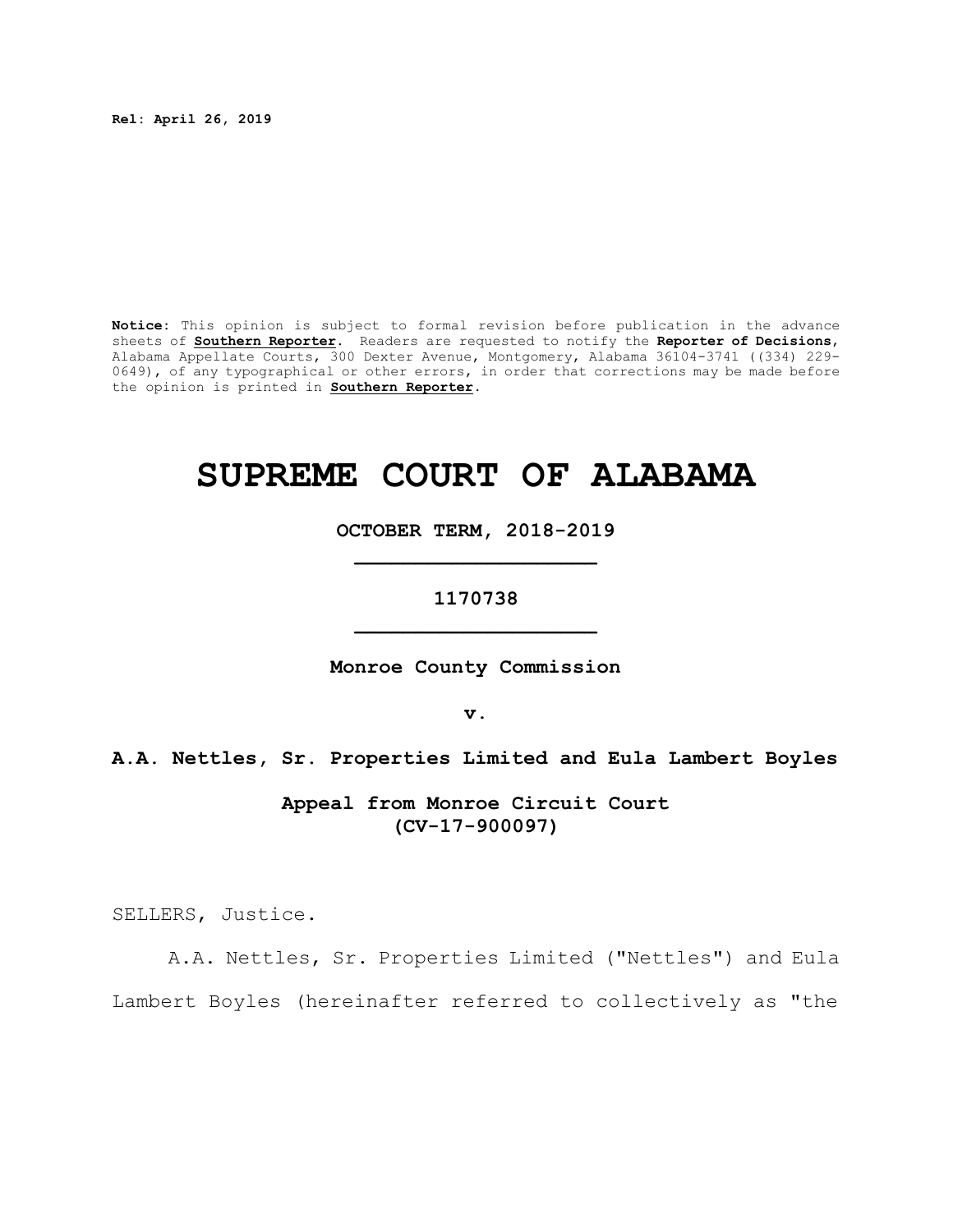plaintiffs")<sup>1</sup> filed in the Monroe Circuit Court an action seeking to quiet title to a right-of-way that had been conveyed by Alabama Railroad Company ("the railroad") to the Monroe County Commission ("the Commission") for use as a recreational trail in accordance with the National Trails System Act ("the Trails Act"), 16 U.S.C. § 1247. The trial court quieted title in favor of the plaintiffs. The Commission appealed. We affirm.

## I. Background -- The Trails Act

"As background, the Interstate Commerce Act of 1887, ch. 104, 24 Stat. 379, and the Transportation Act of 1920, ch. 91, 41 Stat. 477-78, grant the Interstate Commerce Commission, now the Surface Transportation Board ('STB'), exclusive authority over the construction, operation and abandonment of the Nation's rail lines. In order for a railroad company to terminate rail service, the railroad company must obtain the consent of the STB. To obtain consent, the railroad company may apply for permission to discontinue service, seek permission to terminate through abandonment proceedings, or file a request for an exemption from abandonment proceedings. Once the STB consents, the rail line is

<sup>&</sup>lt;sup>1</sup>The complaint to quiet title identifies Nettles, a plaintiff, as an Alabama family limited partnership doing business in the State of Alabama and as lessee of "the lands herein described." The trial court's order, discussed infra, quieted title to the right-of-way in both Nettles and Eula. Because, however, it appears that Eula holds sole title to the right-of-way and the right-of-way runs across property owned by Eula, we identify her as the owner of the property, where appropriate.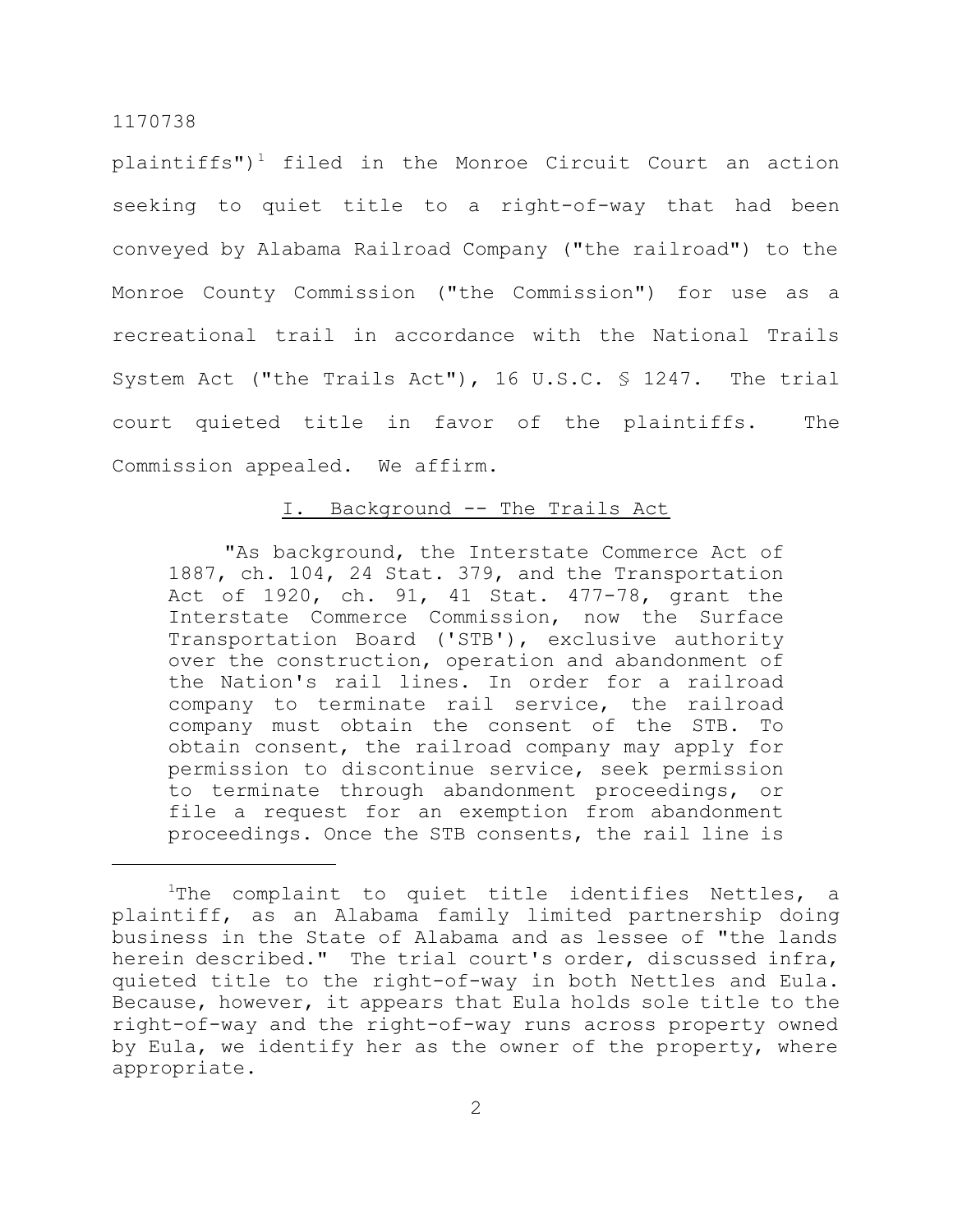removed from the national transportation system and the STB's jurisdiction comes to an end.

"In 1983, Congress amended the National Trails System Act to include an alternative process for railroad companies to abandon rail lines. 16 U.S.C.  $$ 1247(d)$ <sup>2</sup>]. This process, known as 'railbanking,' preserves corridors or rights-of-way not in use for train service for possible future use as recreational trails.

"In order for a rail line to be 'railbanked,' the railroad company must first file an abandonment application under 49 U.S.C. § 10903, or a notice of exemption from that process under 49 U.S.C. § 10502. Once an abandonment application, or request for an exemption, is filed, a party interested in railbanking may request the issuance of a Certificate of Interim Trail Use ('CITU') (in abandonment application proceedings) or a Notice of Interim Trail Use ('NITU') (in abandonment exemption proceedings). If the railroad company indicates that it is willing to negotiate a railbanking and interim

# <sup>2</sup>16 U.S.C. § 1247(d) states, in part:

"Consistent with the purposes of [the Railroad Revitalization and Regulatory Reform Act of 1976], and in furtherance of the national policy to preserve established railroad rights-of-way for future reactivation of rail service, to protect rail transportation corridors, and to encourage energy efficient transportation use, in the case of interim use of any established railroad rights-of-way pursuant to donation, transfer, lease, sale, or otherwise in a manner consistent with this chapter, if such interim use is subject to restoration or reconstruction for railroad purposes, such interim use shall not be treated, for purposes of any law or rule of law, as an abandonment of the use of such rights-of-way for railroad purposes."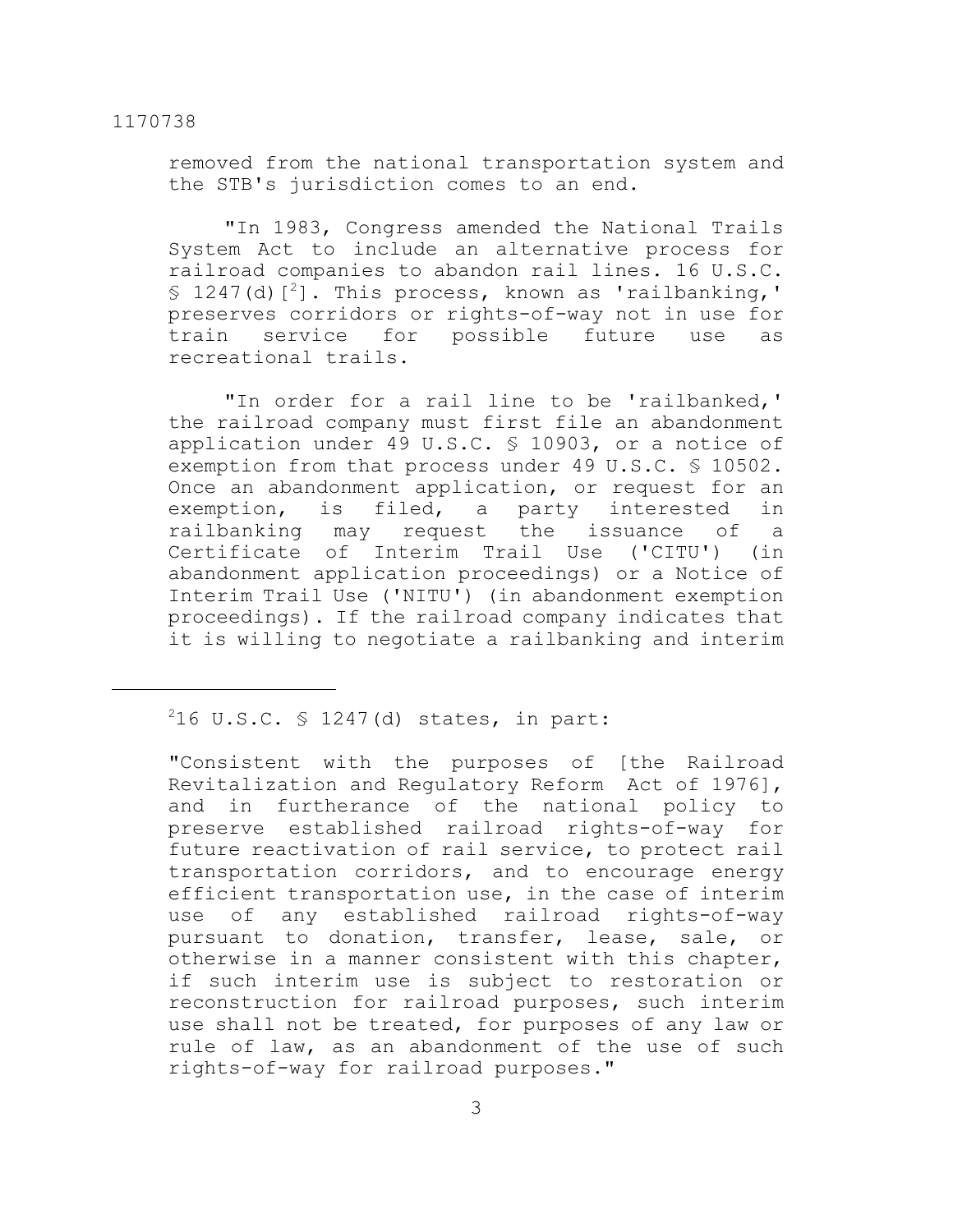trail use agreement, the STB issues the CITU or NITU. The issuance of the CITU or NITU preserves the STB's jurisdiction over the rail line and allows the railroad company to discontinue operations and remove track and equipment while the parties negotiate a railbanking and interim trail use agreement.

"The NITU or CITU affords the railroad company 180 days in which to negotiate a railbanking and interim trail use agreement with the third party. If an agreement is reached, the NITU (or CITU) automatically authorizes the interim trail use. If the STB takes no further action, the trail sponsor then may assume management of the right-of-way, subject only to the right of a railroad to reassert control of the property for restoration of rail service. If no agreement is reached, the railroad company may proceed with the abandonment process."

Burnett v. United States, 139 Fed. Cl. 797, 801-02

(2018)(internal citations omitted).

#### II. Facts and Procedural History

In May 1997, the railroad conveyed, by quitclaim deed, real property to Charles W. Boyles, retaining for itself a right-of-way over Charles's property for the maintenance and operation of a railroad.<sup>3</sup> After Charles died, his wife Eula

 $3$ The railroad retained, among other things, "a perpetual easement, rights of way, railroad tracks, track fixtures, tunnel structure, wire lines, signal lines, pipelines, wires, cables, apparatus, and other appliances presently existing for the operation of the railroad"; the right to maintain the right-of-way; and the right to restrict Charles's activities so as to prevent him from interfering with or damaging railroad operations or property.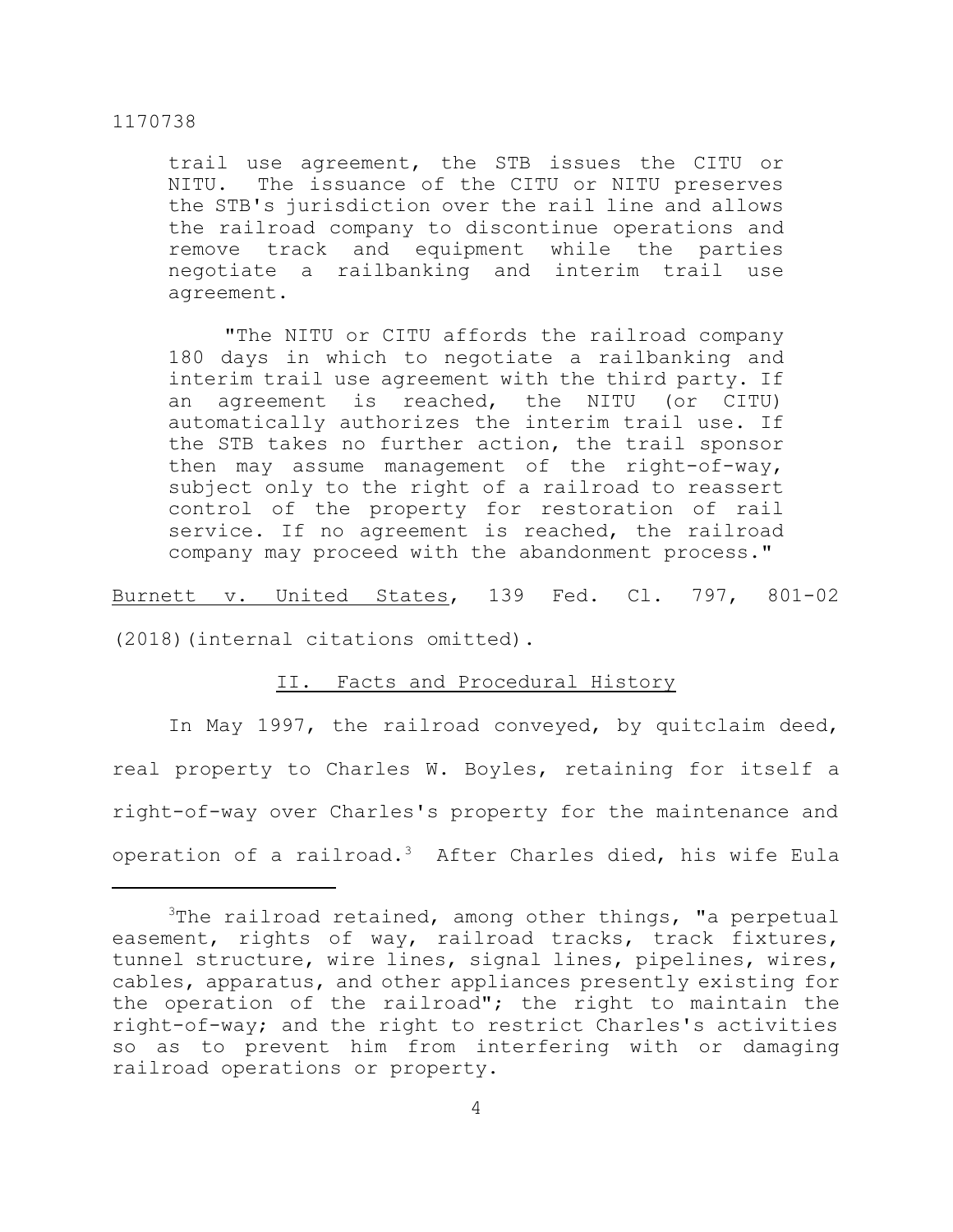inherited the property subject to the railroad's right-of-way; Nettles leases the property from Eula.

In March 2013, the railroad filed with the Surface Transportation Board ("the STB") a "Notice of Exemption," seeking to abandon approximately 7.42 miles of rail line, which included the right-of-way over the property owned by Eula and leased by Nettles. To support its invocation of the exemption, the railroad certified that it had not run trains over the line for at least two years. The railroad published its Notice of Exemption in the Federal Register on March 21, 2013. By letter dated March 22, 2013, the Commission filed with the STB a request for a public-use condition, as well as a request for interim trail use pursuant to the Trails Act. In that request, the Commission indicated its willingness to assume responsibility for the management, legal liability, and payment of taxes for the right-of-way, and it acknowledged that use of the right-of-way for trail purposes was subject to possible future reconstruction and reactivation of the rightof-way for rail service. The railroad, in turn, filed a response indicating its willingness to negotiate with the Commission for interim trail use. On April 19, 2013, the STB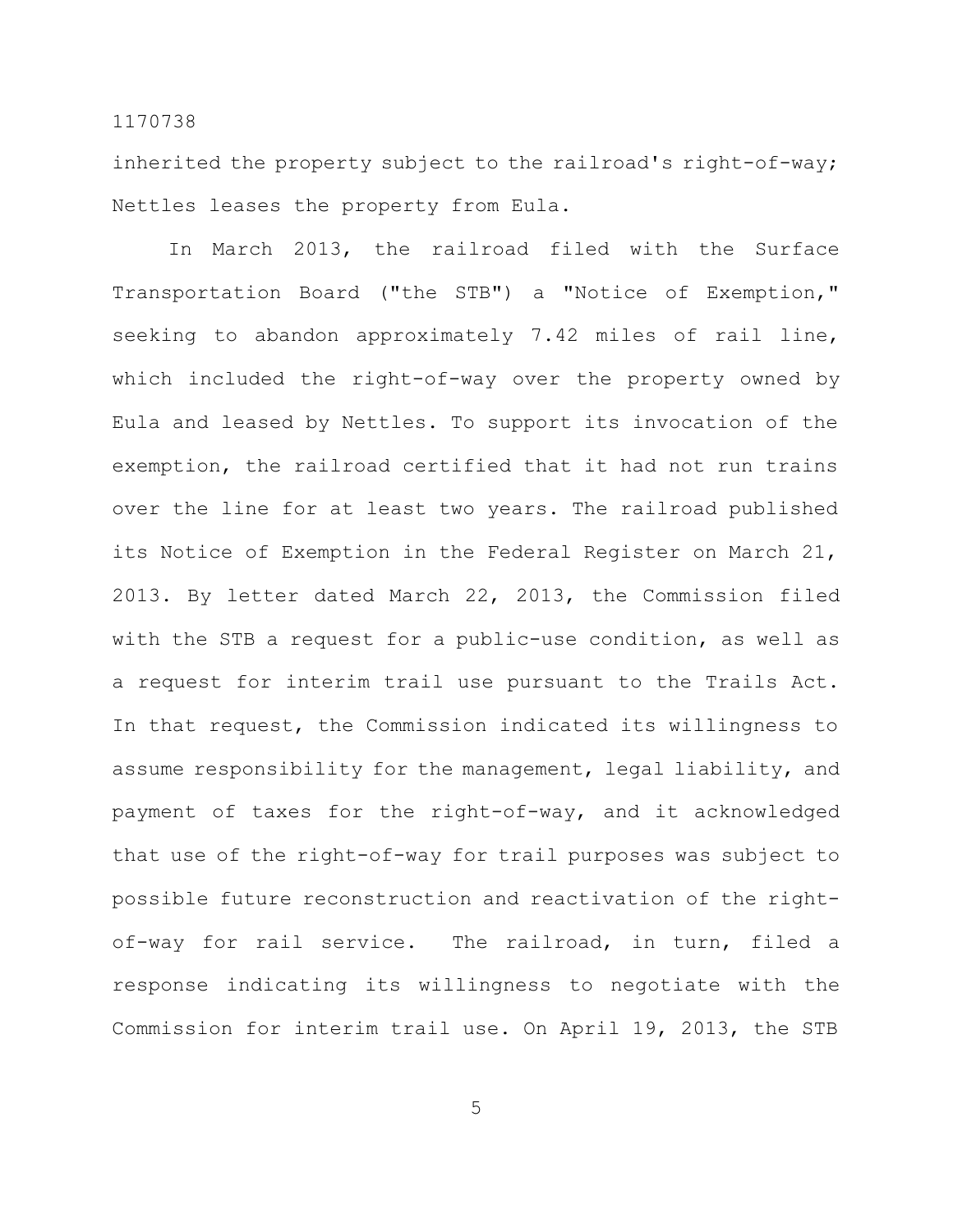issued a Notice of Interim Trail Use ("NITU") permitting the Commission and the railroad to negotiate a trail-use agreement. After the railroad and the Commission reached an agreement, the railroad quitclaimed its interest in the rightof-way to the Commission. The plaintiffs thereafter filed a complaint to quiet title to the right-of-way; they sought a judgment declaring that Eula owned the right-of-way in fee simple, as well as an injunction prohibiting the Commission from proceeding with the trail project pending resolution of the quiet-title action.

On December 20, 2017, the trial court conducted a bench trial. At the close of the plaintiffs' evidence and again at the close of all the evidence, the Commission moved for a judgment as a matter of law on the basis that the plaintiffs' quiet-title action was federally preempted. The trial court denied those motions.

On January 10, 2018, the trial court entered a final order quieting title to the right-of-way in the plaintiffs. The trial court, applying Alabama property law, held that the right-of-way had terminated by operation of law before the railroad purported to convey its interest in the right-of-way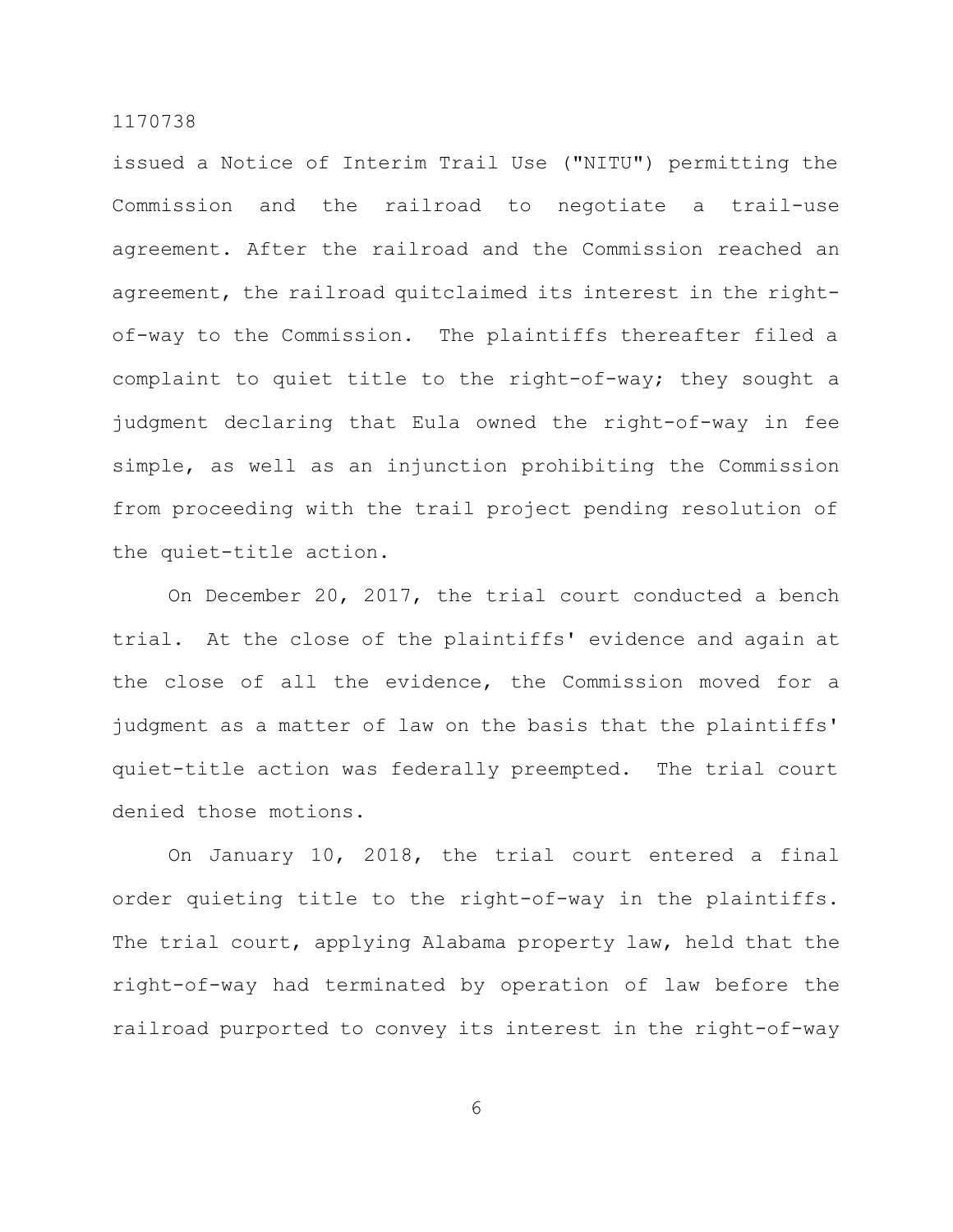to the Commission. Accordingly, the trial court enjoined the Commission from proceeding with the recreational trail on the property owned by Eula and leased by Nettles. The Commission thereafter filed a motion requesting that the trial court alter, amend, or vacate its judgment or, in the alternative, order a new trial on the basis of federal preemption. Following a hearing, the trial court denied that motion. This appeal followed.

#### III. Discussion

## 1. Federal Preemption

The Commission contends that the trial court lacked jurisdiction to hold that the right-of-way had been abandoned under state law because, its says, the STB has exclusive jurisdiction over abandonments of regulated rail lines. "We review de novo whether the trial court had subject-matter jurisdiction." Solomon v. Liberty Nat'l Life Ins. Co., 953 So. 2d 1211, 1218 (Ala. 2006). It is undisputed that the Interstate Commerce Commission Termination Act ("ICCTA") vests the STB with exclusive jurisdiction over "(1) transportation by rail carriers" and "(2) the construction, acquisition, operation, abandonment, or discontinuance of spur, industrial,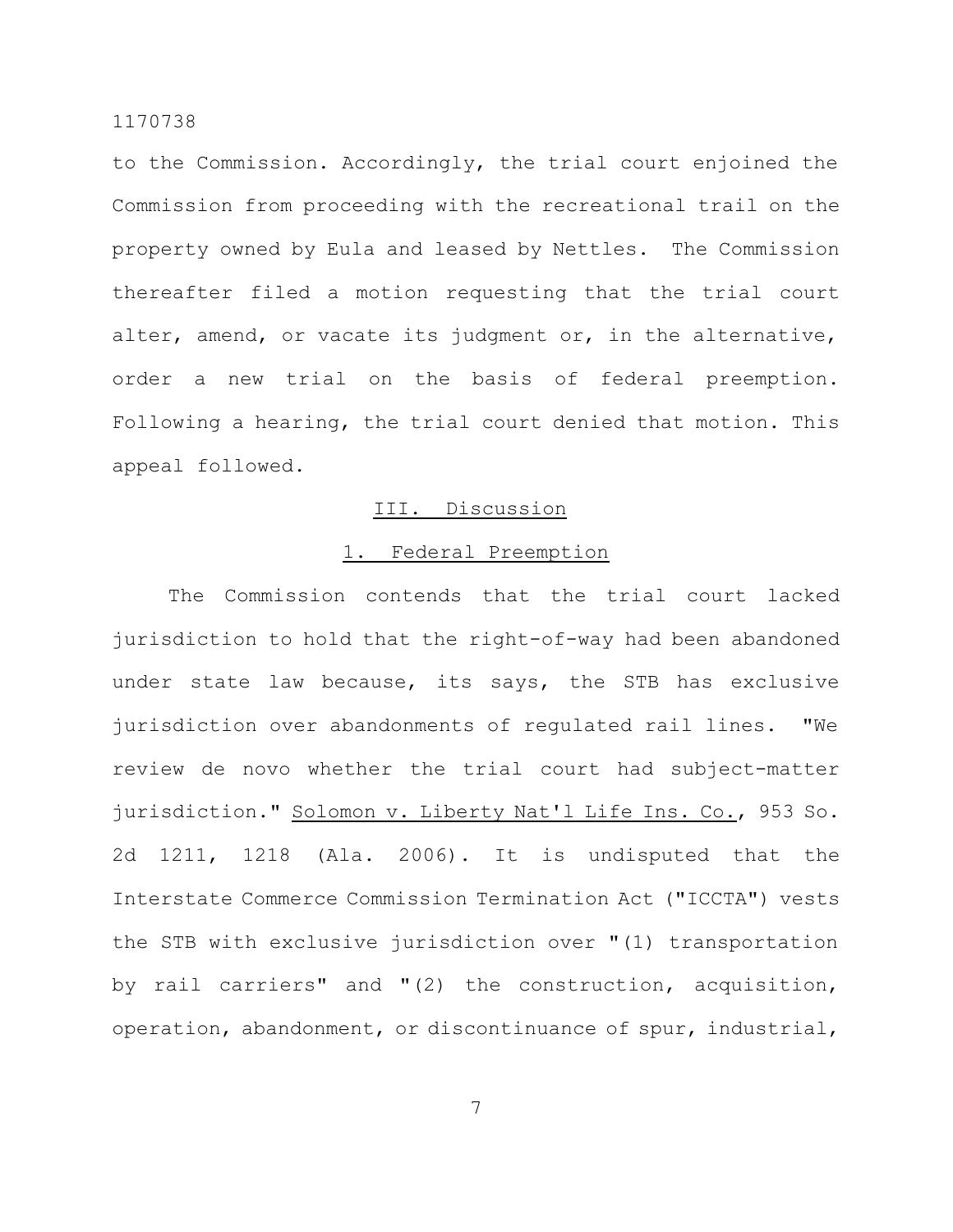team, switching, or side tracks, or facilities" and states that "the remedies provided under this part with respect to regulation of rail transportation are exclusive and preempt the remedies provided under Federal or State law." 49 U.S.C. § 10501(b). The STB has explained that there are two broad categories of state regulation that are categorically preempted:

"Indeed, the courts have found two broad categories of state and local actions to be preempted regardless of the context or rationale for the action. The first is any form of state or local permitting or preclearance that, by its nature, could be used to deny a railroad the ability to conduct some part of its operations or to proceed with activities that the [STB] has authorized.

"Second, there can be no state or local regulation of matters directly regulated by the [STB]--such as the construction, operation, and abandonment of rail lines; railroad mergers, line acquisitions, and other forms of consolidation; and railroad rates and service.

"Both types of categorically preempted actions by a state or local body would directly conflict with exclusive federal regulation of railroads. Accordingly, for those categories of actions, the preemption analysis is addressed not to the reasonableness of the particular state or local action, but rather to the act of regulation itself.

"In other words, state and local laws that fall within one of the precluded categories are a per se unreasonable interference with interstate commerce. For such cases, once the parties have presented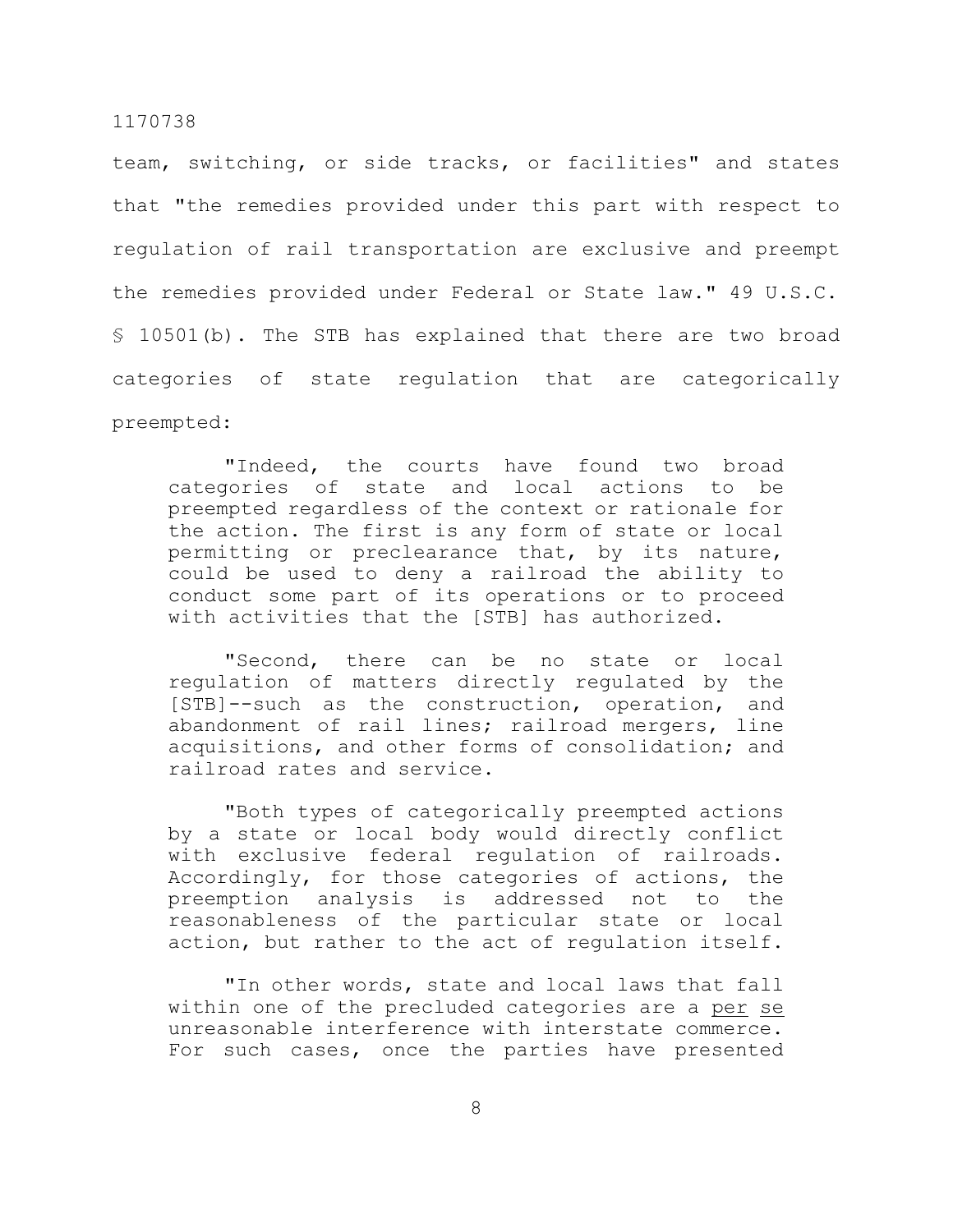enough evidence to determine that an action falls within one of those categories, no further factual inquiry is needed.

"For state or local actions that are not facially preempted, the section 10501(b) preemption analysis requires a factual assessment of whether that action would have the effect of preventing or unreasonably interfering with railroad transportation."

CSX Transp., Inc.--Petition for Declaratory Order, STB Finance Docket No. 34662 (STB May 3, 2005)(internal citations omitted).

"Despite its breadth, the jurisdiction of the STB does not foreclose every conceivable state claim." Sunflour R.R. v. Paulson, 670 N.W.2d 518, 523 (S.D. 2003). Rather, "[i]n all pre-emption cases, and particularly in those in which Congress has 'legislated ... in a field which the States have traditionally occupied,' ... we 'start with the assumption that the historic police powers of the States were not to be superseded by the Federal Act unless that was the clear and manifest purpose of Congress.'" Medtronic, Inc. v. Lohr, 518 U.S. 470, 485 (1996) (quoting Rice v. Santa Fe Elevator Corp., 331 U.S. 218, 230 (1947)). The United States Supreme Court has explained this assumption: "We rely on the presumption because respect for the States as 'independent sovereigns in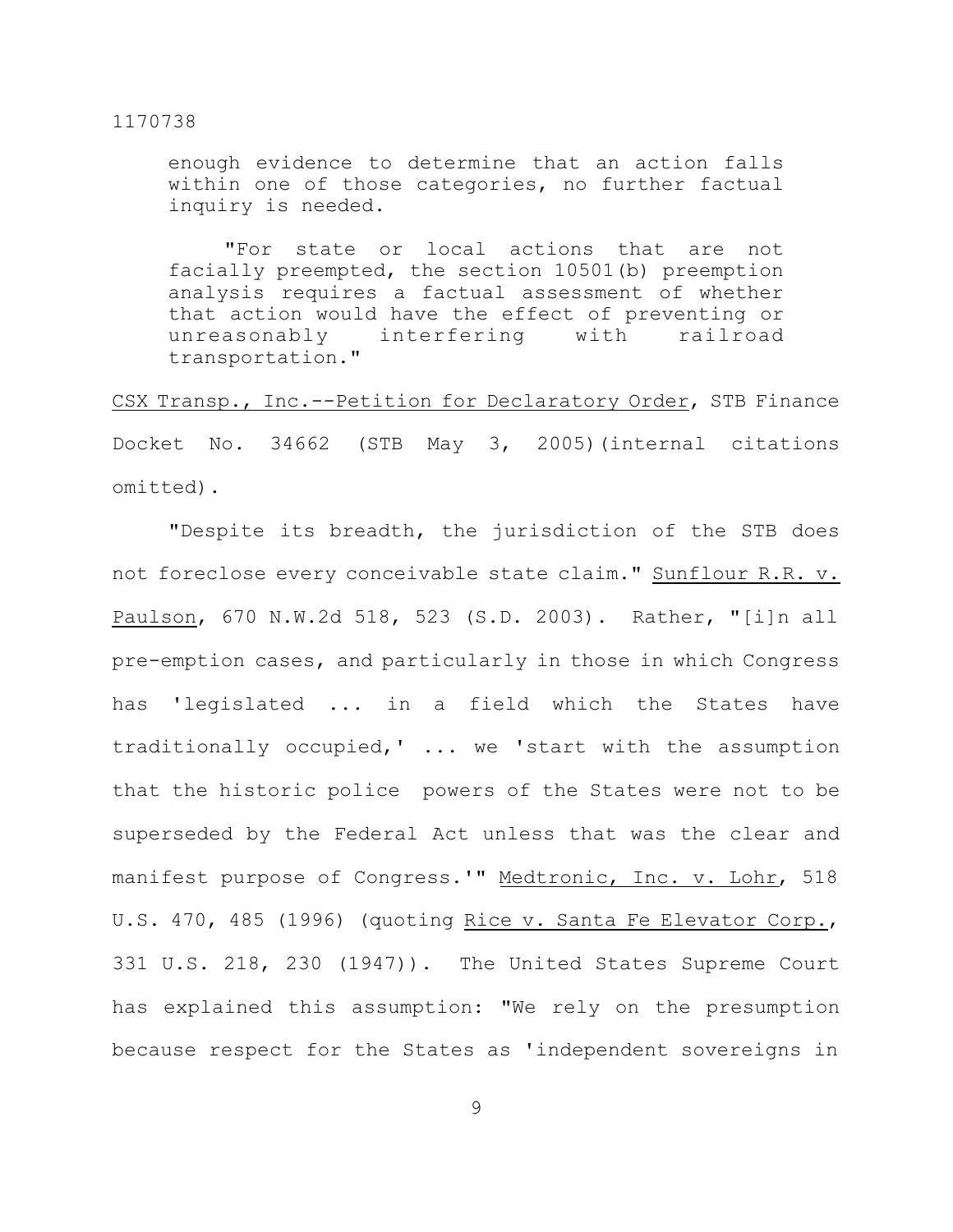our federal system' leads us to assume that 'Congress does not cavalierly preempt state-law causes of action.'" Wyeth v. Levine, 555 U.S. 555, 565 n. 3 (2009) (quoting Lohr, 518 U.S. at 485). "The presumption thus accounts for the historic presence of state law but does not rely on the absence of federal regulation." 555 U.S. at 566 n. 3. The idea is that, although the STB has "exclusive and preemptive jurisdiction," this expansive jurisdiction is given for a specific reason: to prevent attempts by states to impose economic regulation on rail transportation. In other words, the goal of the STB is to limit, if not prevent, state regulation of interstate rail transportation to avoid the pitfalls and nuances of laws enacted by each state's legislature that would deter a railroad's ability to operate efficiently and the possibility of divergent regulations from each state.

In this case, we are not faced with an Alabama regulation attempting to regulate rail transportation and to limit the use of rail property to deter interstate commerce. Rather, we are dealing with state property laws that existed before the advent of railroads, and we are asked to consider the impact of a railroad right-of-way, reserved in a quitclaim deed, on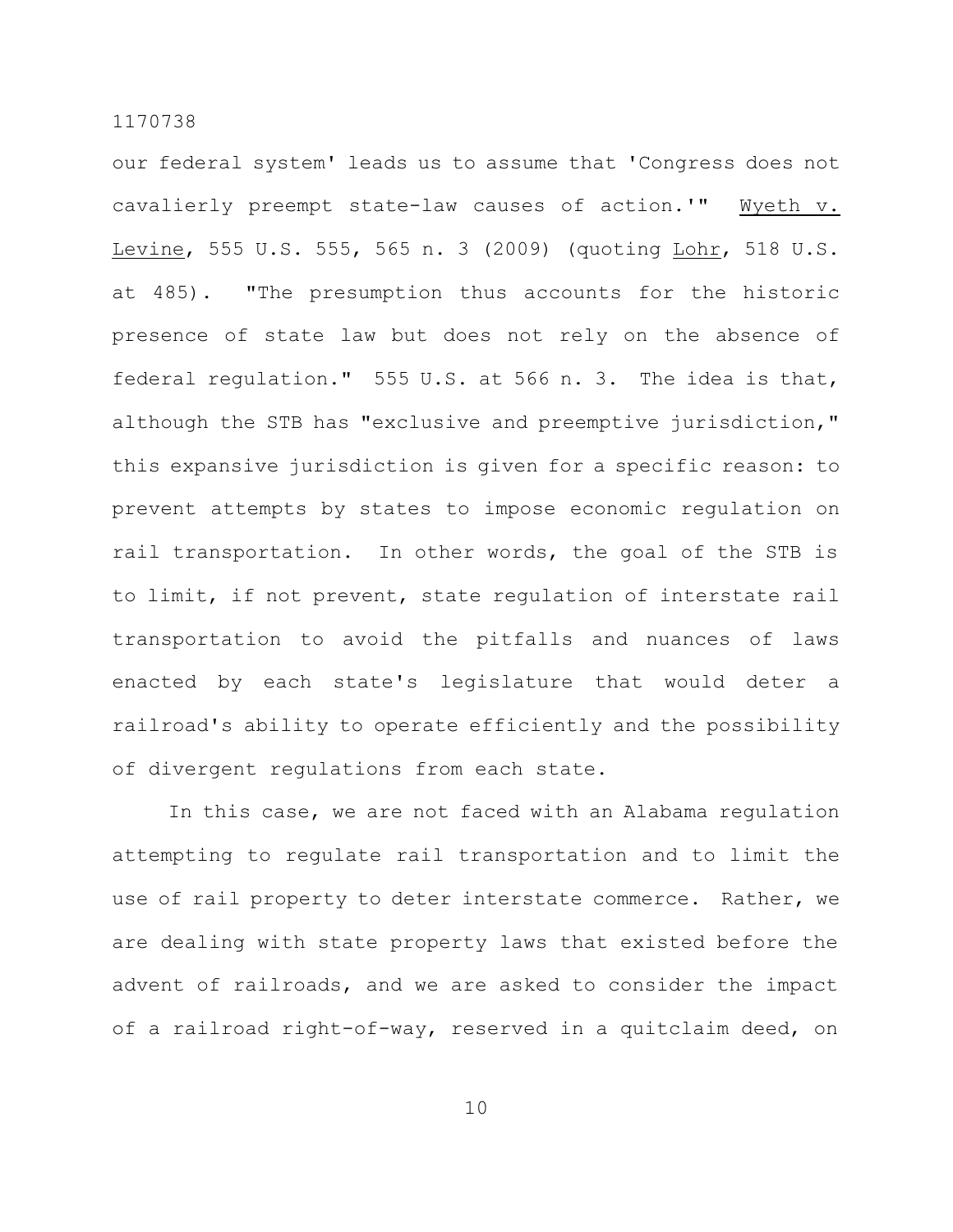the rights of an adjoining property owner when the purpose of the right-of-way has lapsed by nonuse and the holder of the right-of-way attempts to transfer its interest to create a new use, not envisioned by the reservation of rights in the initial instrument conveying the right-of-way.

In Ruckelshaus v. Monsanto Co., 467 U.S. 986, 1001 (1984), the United States Supreme Court stated: "[W]e are mindful of the basic axiom that '"[p]roperty interests ... are not created by the Constitution. Rather, they are created and their dimensions are defined by existing rules or understandings that stem from an independent source such as state law."'" (Quoting Webb's Fabulous Pharmacies, Inc. v. Beckwith, 449 U.S. 155, 161 (1980), quoting in turn Board of Regents v. Roth, 408 U.S. 564, 577 (1972).) In Oregon ex rel. State Land Board v. Corvallis Sand & Gravel Co., 429 U.S. 363, 378 (1977), the United States Supreme Court stated that, "[u]nder our federal system, property ownership is not governed by a general federal law, but rather by the laws of the several States." See also Davies Warehouse Co. v. Bowles, 321 U.S. 144, 155 (1944)("The great body of law in this country which controls acquisition, transmission, and transfer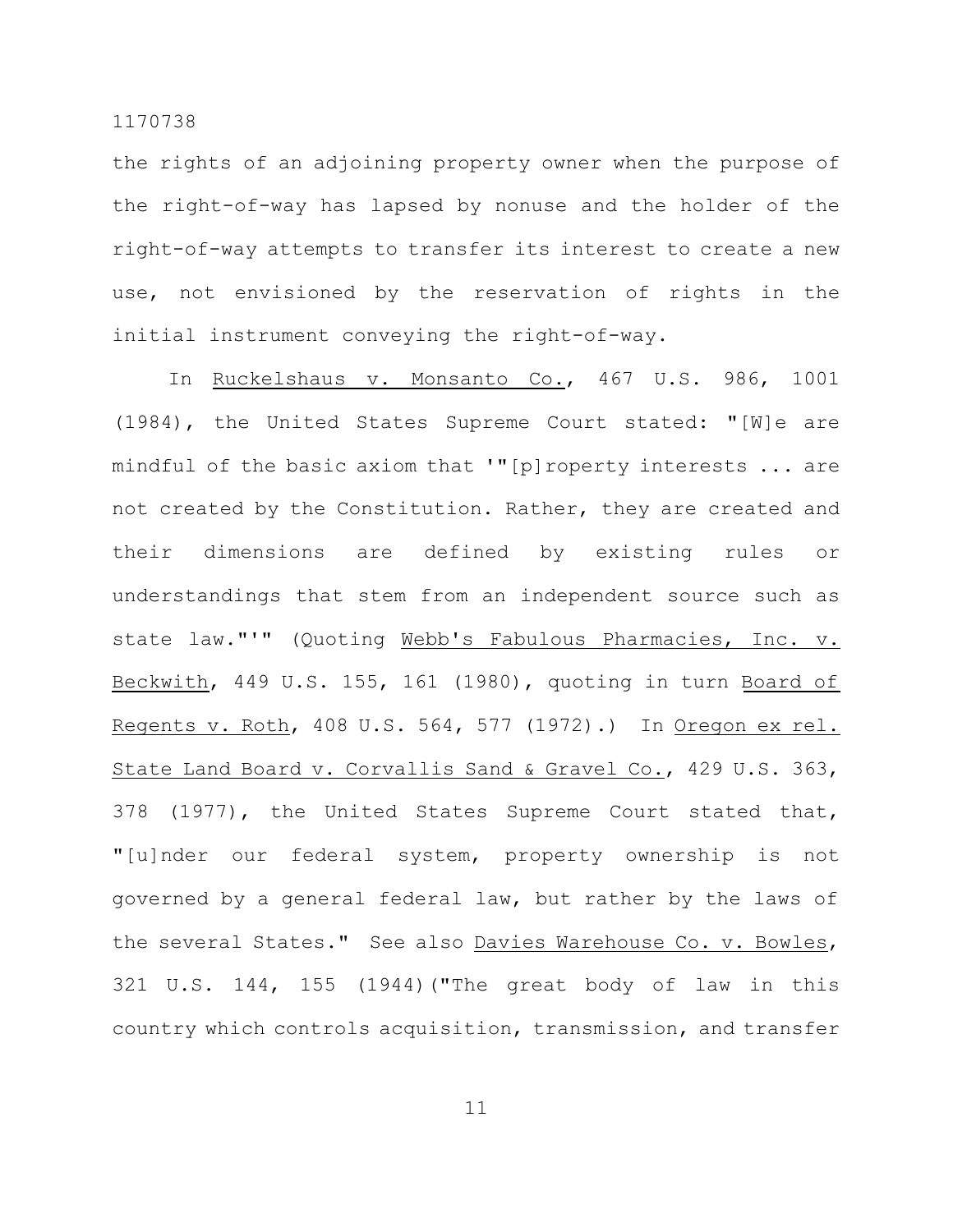of property, and defines the rights of its owners in relation to the state or to private parties, is found in the statutes and decisions of the state."). It is clear then that, even in a regime of federal preemption, determining the ownership of real property requires a review of state law.

### 2. State-Law Quiet-Title Action

As indicated, the plaintiffs filed a complaint seeking to quiet title to the right-of-way. It is helpful to remember that the right-of-way was created by reservation in a 1997 quitclaim deed and that the railroad, as the holder of the easement, attempted to convey the right-of-way also by quitclaim deed. As a matter of Alabama law, the precise language and nature of the rights reserved under the 1997 quitclaim deed are critical in assessing whether the railroad had any right or title to effectively quitclaim its interests in the right-of-way to the Commission. The trial court determined that, under the quitclaim deed, the railroad reserved for itself a right-of-way for the maintenance and operation of a railroad only; that the railroad had changed the character of the right-of-way from a railroad right-of-way to a right-of-way for recreational trail use; that the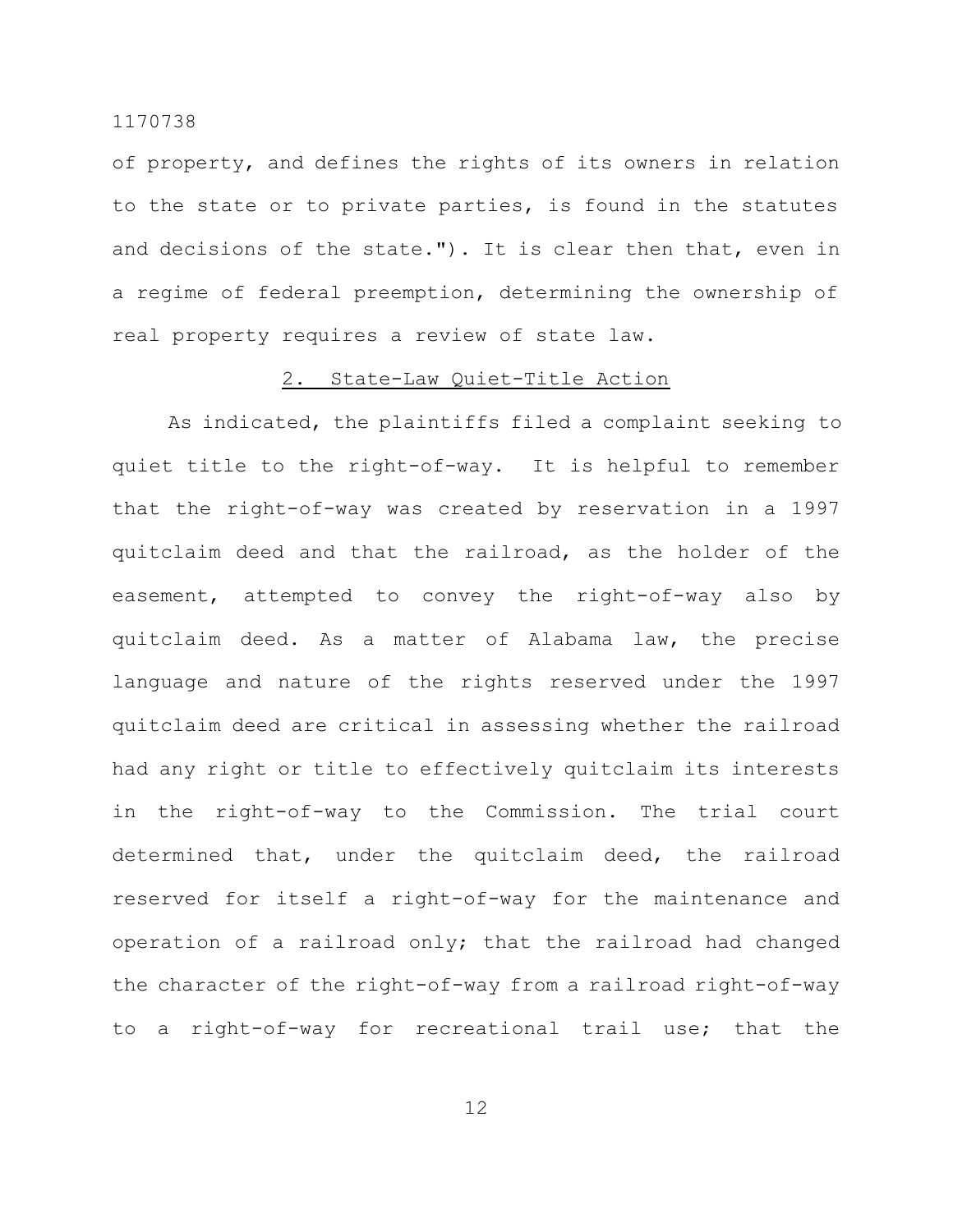railroad had abandoned the right-of-way when it failed to rebuild a burnt train trestle and removed the rails and cross ties from the right-of-way; and that the right-of-way was thus extinguished by operation of law. Accordingly, the trial court concluded that, because the right-of-way had been extinguished by operation of law, the railroad had nothing to convey to the Commission. See Benedict v. Little, 288 Ala. 638, 643, 264 So. 2d 491, 494 (1972)(noting that, under Alabama law, "[a] quitclaim deed can convey nothing more than what the grantor actually owns"). The analogy used by the trial court is the same analogy employed by a federal claims court assessing a claim under the Miller Act, 28 U.S.C. § 1491. See, e.g., Burnett, 139 Fed. Cl. at 804:

"To determine whether a Fifth Amendment takings has occurred in a rails-to-trails case, the Court follows a three-part analysis established by the United States Court of Appeals for the Federal Circuit. First, the Court must determine who owned the land at issue at the time of the takings, and specifically, whether the railroad company owned the land in fee simple or held only an easement. Second, if the railroad company owned only an easement, the Court must determine whether the terms of the easement are limited to use for railroad purposes, or whether the terms include use as a public recreational trail. Third, if the railroad company's easement is broad enough to encompass recreational trail use, the Court must determine whether the easement terminated prior to the alleged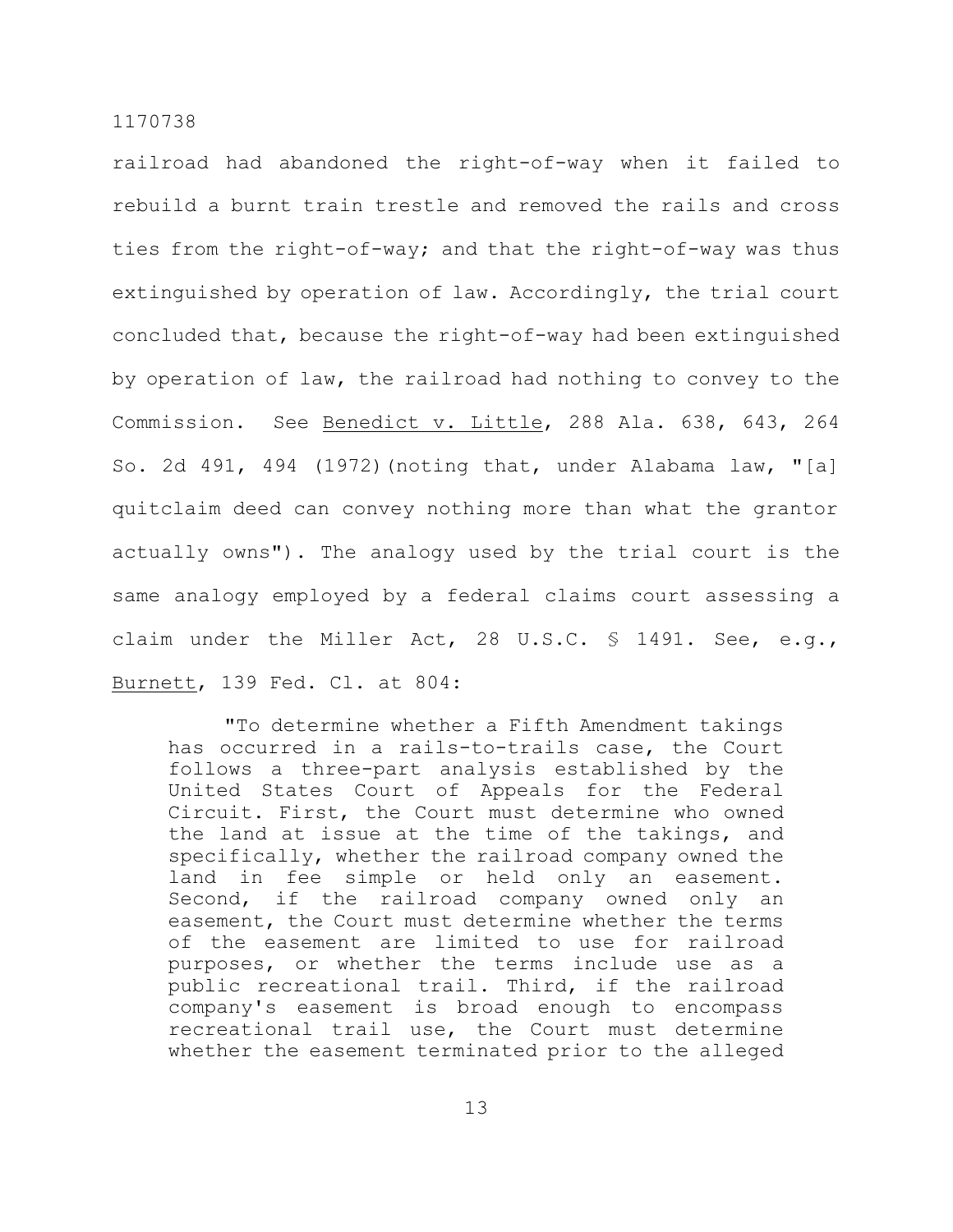takings, so that the property owner held a fee simple estate unencumbered by easement at the time of the takings."

(Citations omitted.)

Thus, as did the trial court, we look to what the railroad owned at the time it executed and delivered the quitclaim deed to the Commission. When the railroad undisputedly ceased using the right-of-way for railroad purposes, under Alabama property law, its right-of-way across Eula's property lapsed by nonuse. When the right-of-way lapsed by nonuse, the right-of-way was extinguished, and the property burdened by the right-of-way vested in Eula automatically, by operation of law. Thus, the quitclaim deed conveyed nothing to the Commission because the railroad, at the time of conveyance, had nothing to transfer. In other words, the railroad's inaction in failing to use its right-ofway terminated the right-way-of, divesting it of any further interest in the property. Further, the right-of-way was limited to use for railroad purposes; even under decisions from the federal courts, conveying a railway easement for another use allows the adjoining property owner to look to state law to determine the owner's rights in the property.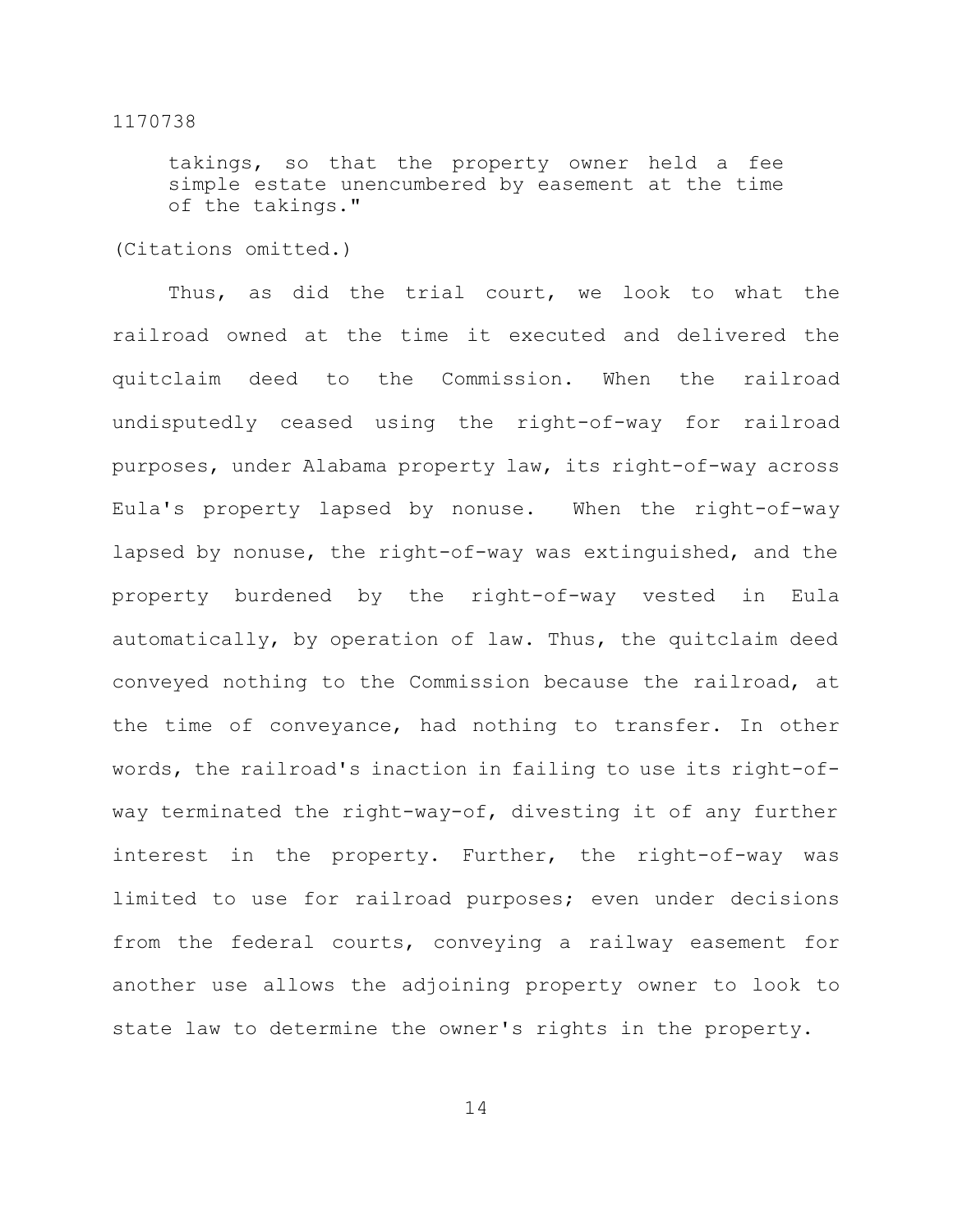Under Alabama law, one holding an easement cannot change the character of that easement. Blalock v. Conzelman, 751 So. 2d 2 (Ala. 1999). Neither can the easement holder "enlarge upon an easement for other purposes." Roberts v. Monroe, 261 Ala. 569, 577, 75 So. 2d 492, 499 (1954). An easement, then, specifically for railroad purposes precludes the easement holder from expanding the use of the easement to anything other than railroad operations. Alabama has specifically addressed railroad easements and has determined that they are limited and cannot be expanded. See Nashville, Chattanooga & St. Louis Ry. v. Karthaus, 150 Ala. 633, 43 So. 791 (1907); West v. Louisville & Nashville R.R., 137 Ala. 568, 34 So. 852 (1903). "[A]n easement given for a specific purpose terminates as soon as the purpose ceases to exist, is abandoned, or is rendered impossible of accomplishment." Tatum v. Green, 535 So. 2d 87, 88 (Ala. 1988). Thus, under the facts of this case, the trial court did not err in applying state-law principles to conclude that the right-of-way had been extinguished by operation of law, causing title to the right-of-way to revert to Eula. "In an action to quiet title, when the trial court hears evidence ore tenus, its judgment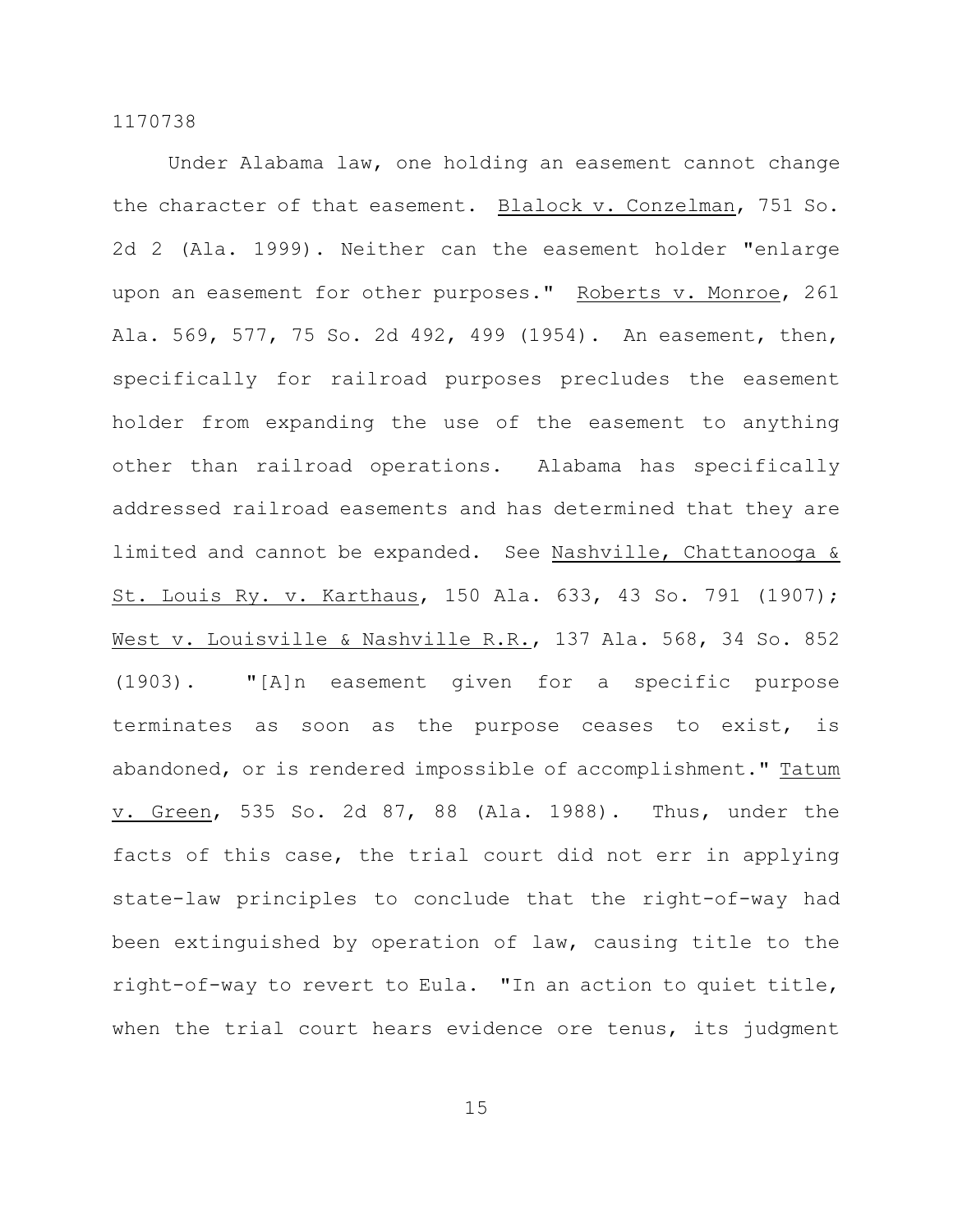will be upheld unless it is palpably wrong or manifestly unjust." Woodland Grove Baptist Church v. Woodland Grove Cmty. Cemetery Ass'n, Inc., 947 So. 2d 1031, 1036 (Ala. 2006). We cannot say that the trial court's determination here was wrong, much less unjust.

3. Mobile & Gulf R.R. v. Crocker, 455 So. 2d 829 (Ala.

## 1984)

The Commission relies on Mobile & Gulf R.R. v. Crocker, 455 So. 2d 829 (Ala. 1984), to support its argument that the trial court lacked subject-matter jurisdiction to determine that the railroad had abandoned its right-of-way over Eula's property. In Crocker, the landowners sought a judgment declaring that a railroad had abandoned its right-of-way over their property. At the time the landowners filed their statecourt action, the railroad had not initiated any proceedings with the Interstate Commerce Commission ("ICC"), now the STB, seeking to abandon the right-of-way; thus, the ICC had not authorized the abandonment of the right-of-way. The railroad filed, among other things, a motion to dismiss the landowners' declaratory-judgment action on the basis that the trial court lacked subject-matter jurisdiction over it. The trial court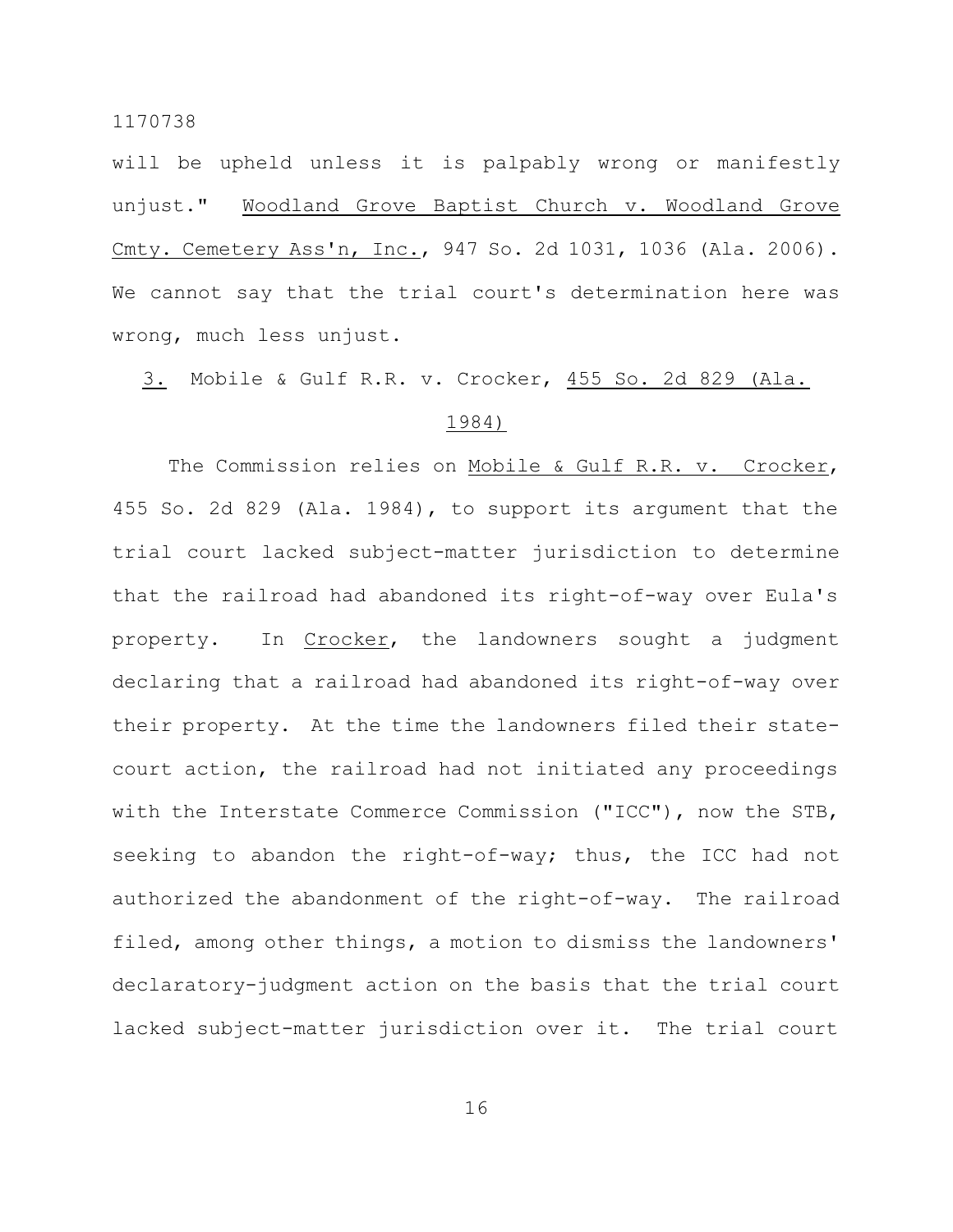denied that motion. This Court granted the railroad permission to appeal pursuant to Rule 5, Ala. R. App. P. The Crocker Court reversed the judgment of the trial court, concluding that the ICC had exclusive jurisdiction over the abandonment of the right-of-way; that the ICC had not authorized the abandonment of the right-of-way; and that the trial court, thus, lacked jurisdiction to hear the landowners' action.

In this case, the Commission's reliance on Crocker is misplaced; Crocker is easily distinguished, not only procedurally, but also by changes in the law since Crocker was decided. Consider the manner in which the rights-of-way were created. The right-of-way easement in Crocker was created by a condemnation action. In this case, the right-of-way easement was reserved in a quitclaim deed when the railroad conveyed its property to Eula's predecessor in title. Because a condemnation action is a much more aggressive means to create a right-of-way and requires not only judicial action but also a showing of necessity, the lapse of a right-of-way by nonuse is much harder to establish in such a case and requires judicial scrutiny. By merely reserving the right-of-way in a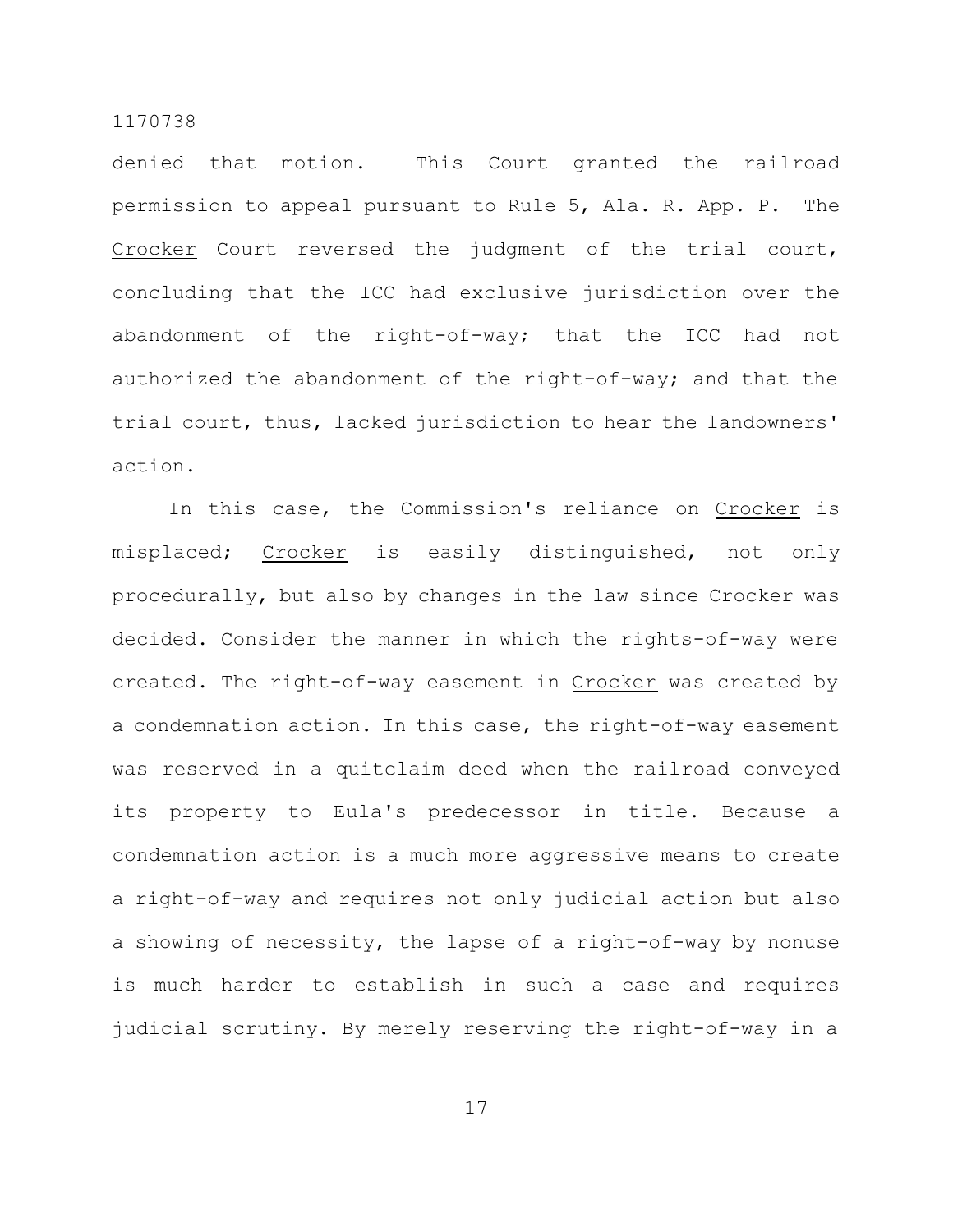quitclaim deed and limiting it to railroad use, establishing lapse by nonuse in such a case involves a lower threshold, especially because the railroad had reserved the right-of-way without any court action and the right-of-way would lapse by nonuse without a specific finding or the necessity of any court action. Thus, reserving a right-of-way in a quitclaim deed is a nonjudicial method by which a railroad can establish an easement, and it stands to reason that such an easement could be undone without judicial action. Condemnation, on the other hand, is a much more involved judicial process such that any lapse in use and establishing nonuse would require judicial action to vacate the right-of-way and change its use. Additionally, in Crocker, both the landowners and the railroad requested a judgment declaring whether the right-of-way had been abandoned. As noted, the railroad had never invoked the jurisdiction of the ICC seeking permission to abandon the right-of-way. In other words, the declaratory-judgment action in Crocker would have required the trial court to specifically invade the ICC's jurisdiction to determine whether the rightof-way had been abandoned. Here, neither the plaintiffs nor the Commission sought a judgment concerning whether the right-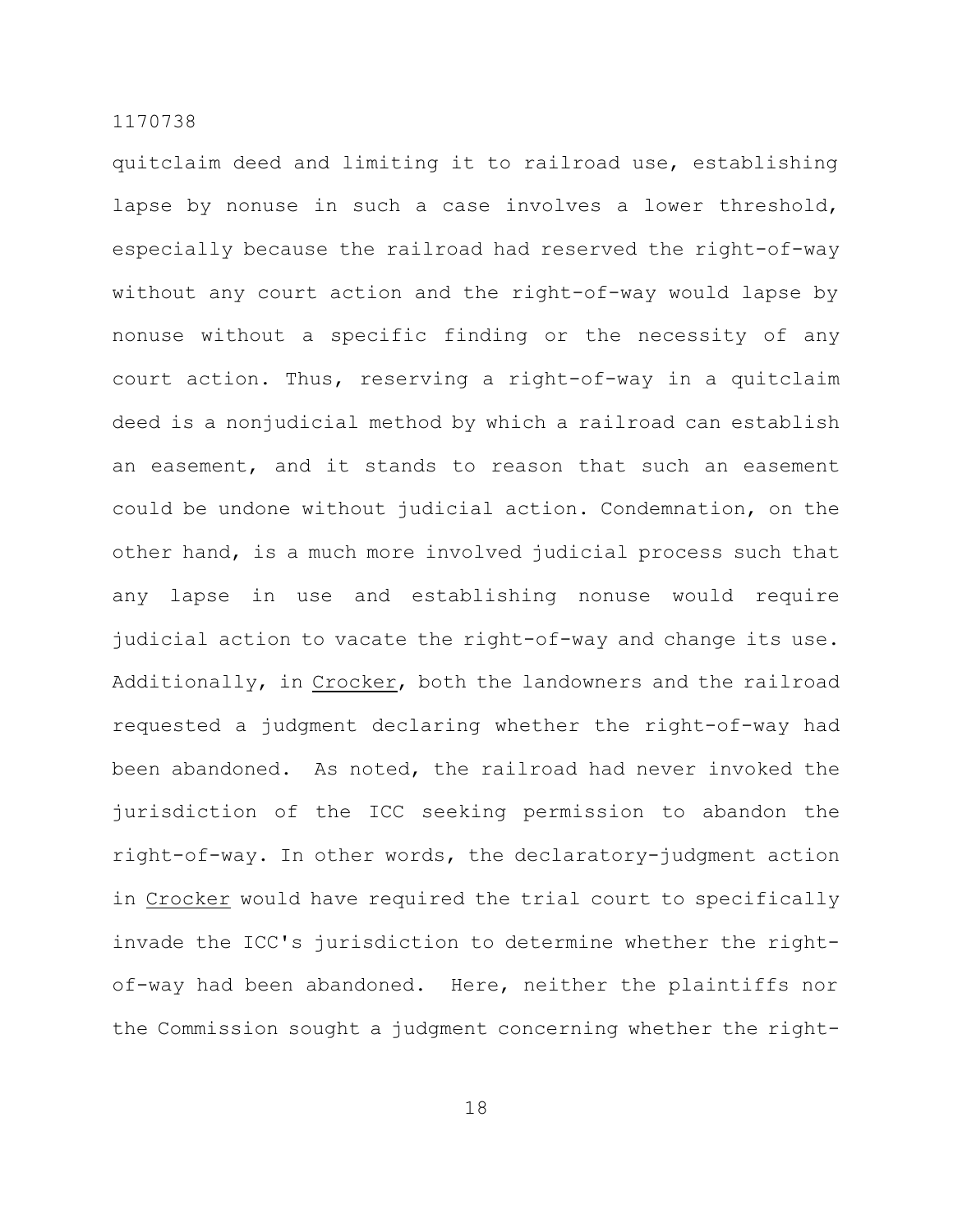of-way had been abandoned. Rather, the plaintiffs merely filed a statutory action seeking to quiet title to the right-of-way because the Commission had represented, in conjunction with the trails project, that it held fee title to the right-ofway. Section 6-6-540, Ala. Code 1975, provides:

"When any person is in peaceable possession of lands, whether actual or constructive, claiming to own the same, in his own right or as personal representative or guardian, and his title thereto, or any part thereof, is denied or disputed or any other person claims or is reputed to own the same, any part thereof, or any interest therein or to hold any lien or encumbrance thereon and no action is pending to enforce or test the validity of such title, claim, or encumbrance, such person or his personal representative or guardian, so in possession, may commence an action to settle the title to such lands and to clear up all doubts or disputes concerning the same."

See also Dake v. Inglis, 239 Ala. 241, 243, 194 So. 673, 674 (1940)("The purpose of the [quiet-title] proceeding is not to invest the court with jurisdiction to sell or dispose of the title to the land, but merely to determine and settle the same as between the complainant and the defendants.").

In entertaining the plaintiffs' quiet-title action, the trial court had before it various documents, including the decision of the STB granting the NITU based on the railroad's certification that it had not used the right-of-way for at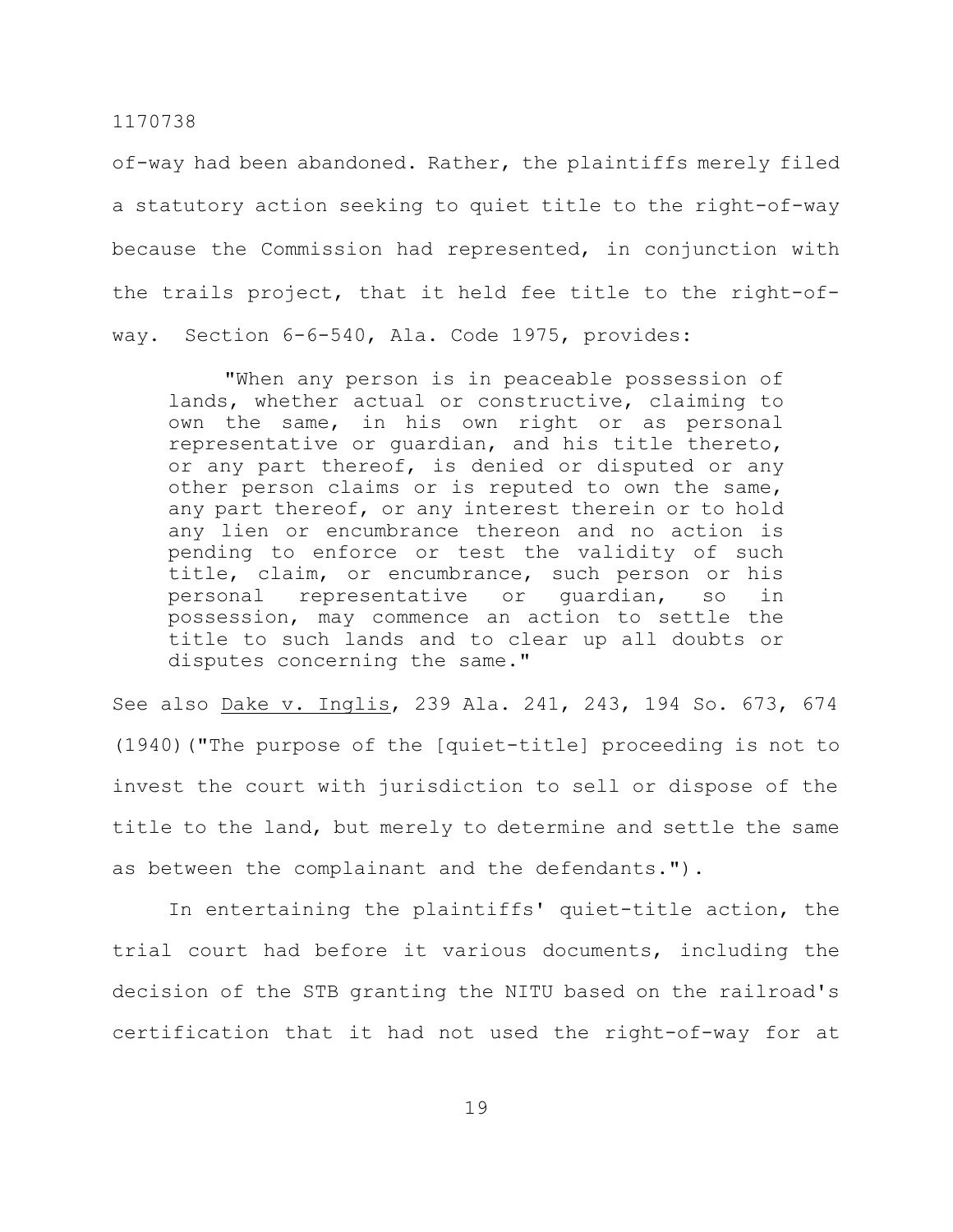least two years. In other words, the trial court had an admission by the railroad as the former title holder affirming that it had ceased to use the right-of-way for railroad purposes. The trial court clearly had jurisdiction to decide the nature and extent of the right-of-way under Alabama law and to quiet title in Eula. Accordingly, unlike Crocker, where the jurisdiction of the ICC had not been invoked, the STB had already acted in this case, and the trial court merely relied on the STB's findings to quiet title to the right-of-way.

Finally, we note that Crocker was decided in July 1984, shortly after Congress amended the Trails Act in March 1983 to include interim trail use as an alternative process by which railroad companies could abandon rail lines. Contrary to the Commission's interpretation of Crocker, i.e., that the plaintiffs' quiet-title action falls exclusively within the STB's jurisdiction, we note that the STB has routinely issued decisions refusing to intervene in actions involving property disputes that can be resolved under state law. See, e.g., Allegheny Valley R.R.–-Petition for Declaratory Order–-William Fiore, STB Finance Docket No. 35388 (STB April 25, 2011) (denying a railroad's request for a declaratory order that state-law claims and remedies concerning the size and extent of a railroad easement were preempted by 49 U.S.C. § 10501(b),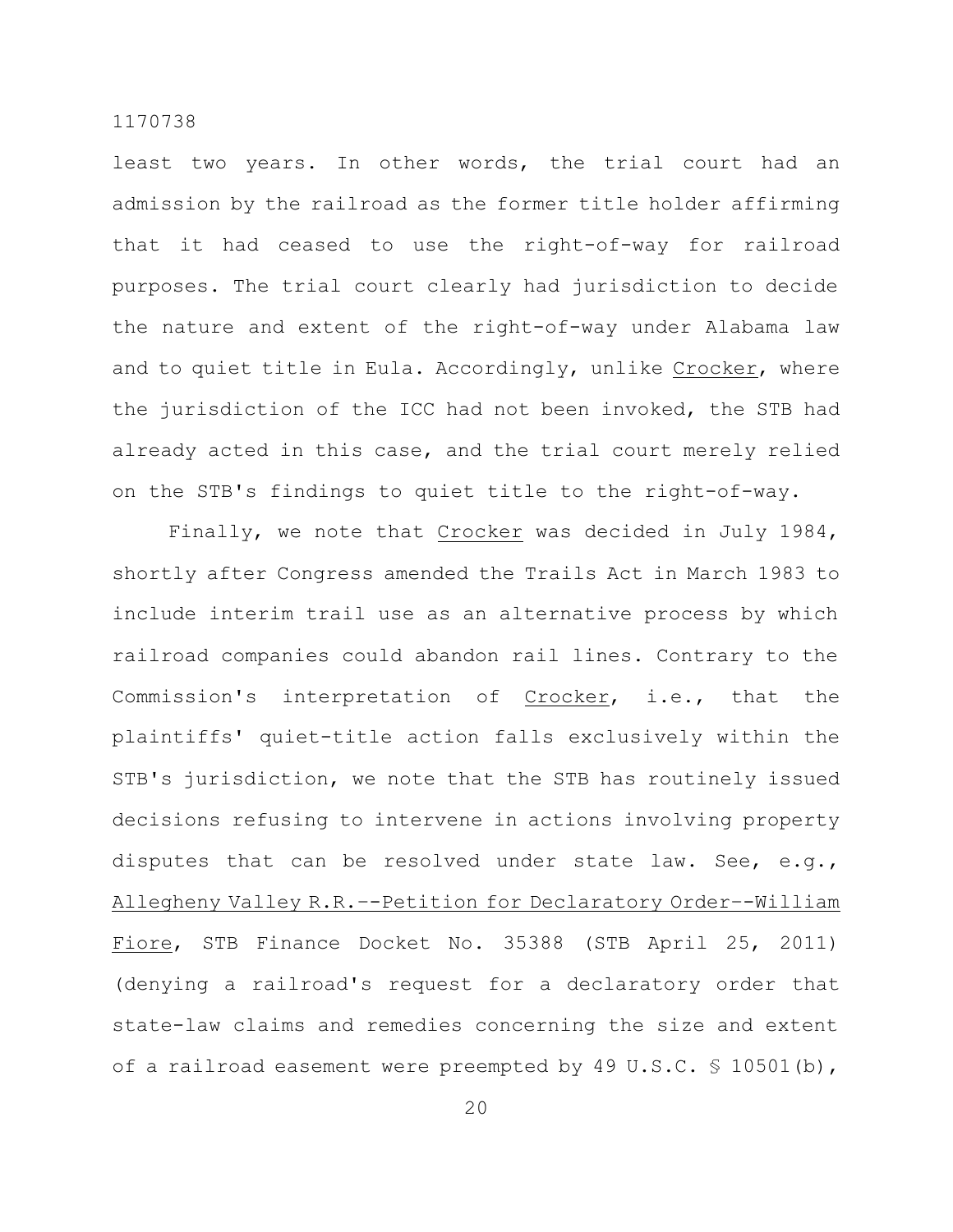where the disputes involved "the application of state property law and properly are before the state court"). In the Allegheny Valley case, the landowner purchased a parcel of land subject to a railroad's right-of-way; the railroad had acquired the right-of-way from another railroad via a quitclaim deed. The landowner filed a state-court action seeking a determination under Pennsylvania law as to the width and location of the property claimed by him and the railroad, as well as a determination whether the railroad owned the property in fee simple or had only an easement. The STB declined the railroad's request for a declaratory order because the landowner's action involved questions of state property law that would be best handled by state courts. Again, the STB's decisions express an unwillingness to accept jurisdiction of matters involving state-property issues even when railroad companies attempt to invoke the STB's exclusive jurisdiction. See also Ingredion Incorporated–-Petition for Declaratory Order, STB Finance Docket No. 36014 (STB September 30, 2016), where the STB declined to issue a declaratory order when the case arose from a property dispute originating in state court concerning the application of state property law on the ground that those are questions that the state court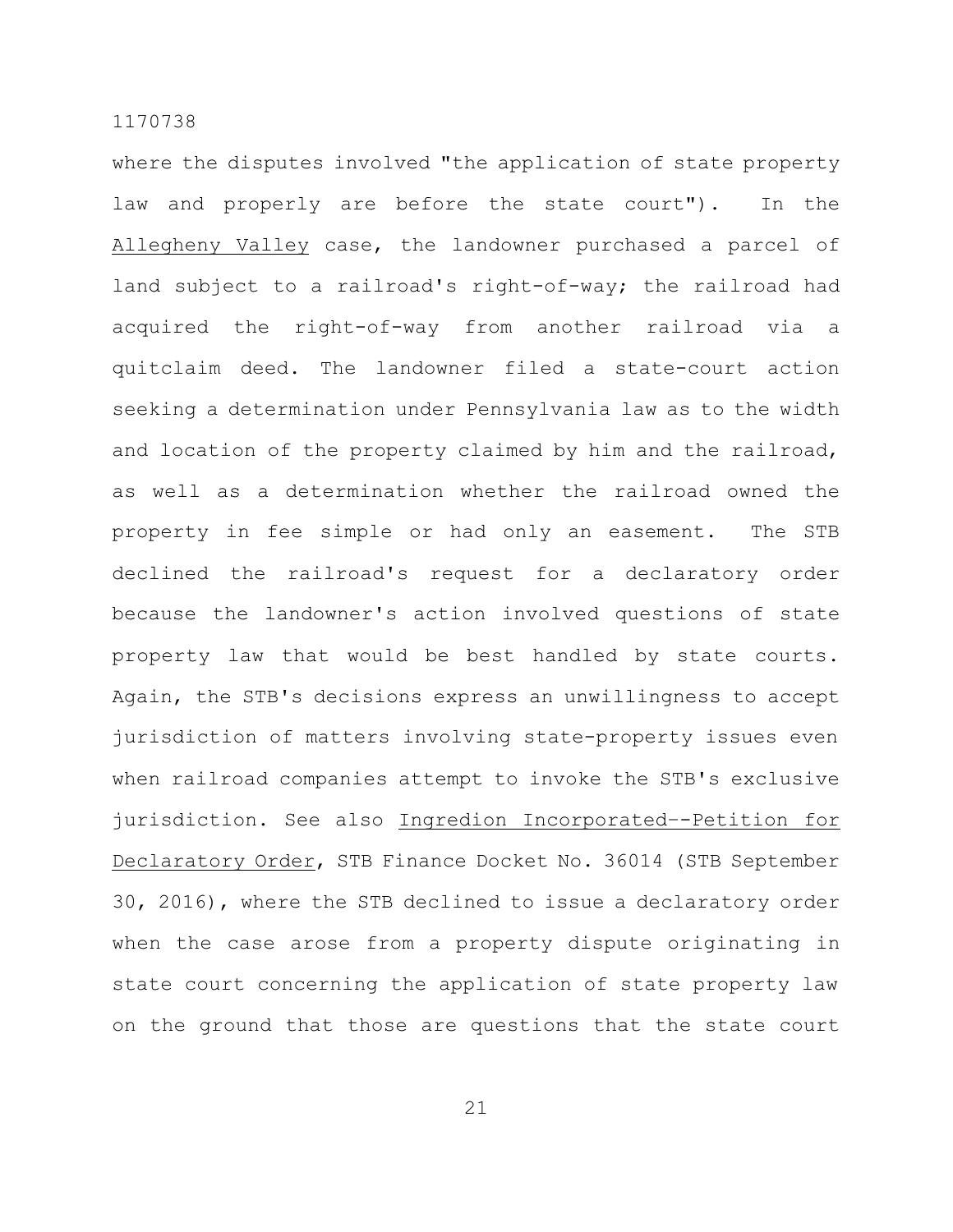should resolve--"questions of [state] property law generally are more appropriately decided by [state] courts."

## 4. Sufficiency of the Evidence -- Abandonment

Alternatively, the Commission argues that the trial court erred in refusing to grant it a new trial because, it says, there was no evidence indicating that the railroad had abandoned its interest in the right-of-way before it conveyed the property to the Commission by quitclaim deed. It is undisputed that, at all times relevant to this appeal, the rail line fell into disrepair and had not ben used for many years. The trial court stated in its order that the character of the right-of-way was changed when the railroad conveyed its interests in it to the Commission and that both the failure of the railroad to construct an essential trestle and the removal of the rails indicated an abandonment of the right-of-way and rendered the specific purpose of the easement impossible. Thus, the trial court held that the right-of-way was extinguished by operation of law, causing title to the rightof-way to vest with Eula. In Chatham v. Blount County, 789 So. 2d 235, 241 (Ala. 2001), this Court stated explained:

"As a general rule, one holding an easement cannot change the character of that easement, Blalock v. Conzelman, 751 So. 2d 2 (Ala. 1999), or 'enlarge upon [that] easement for other purposes.' Roberts v.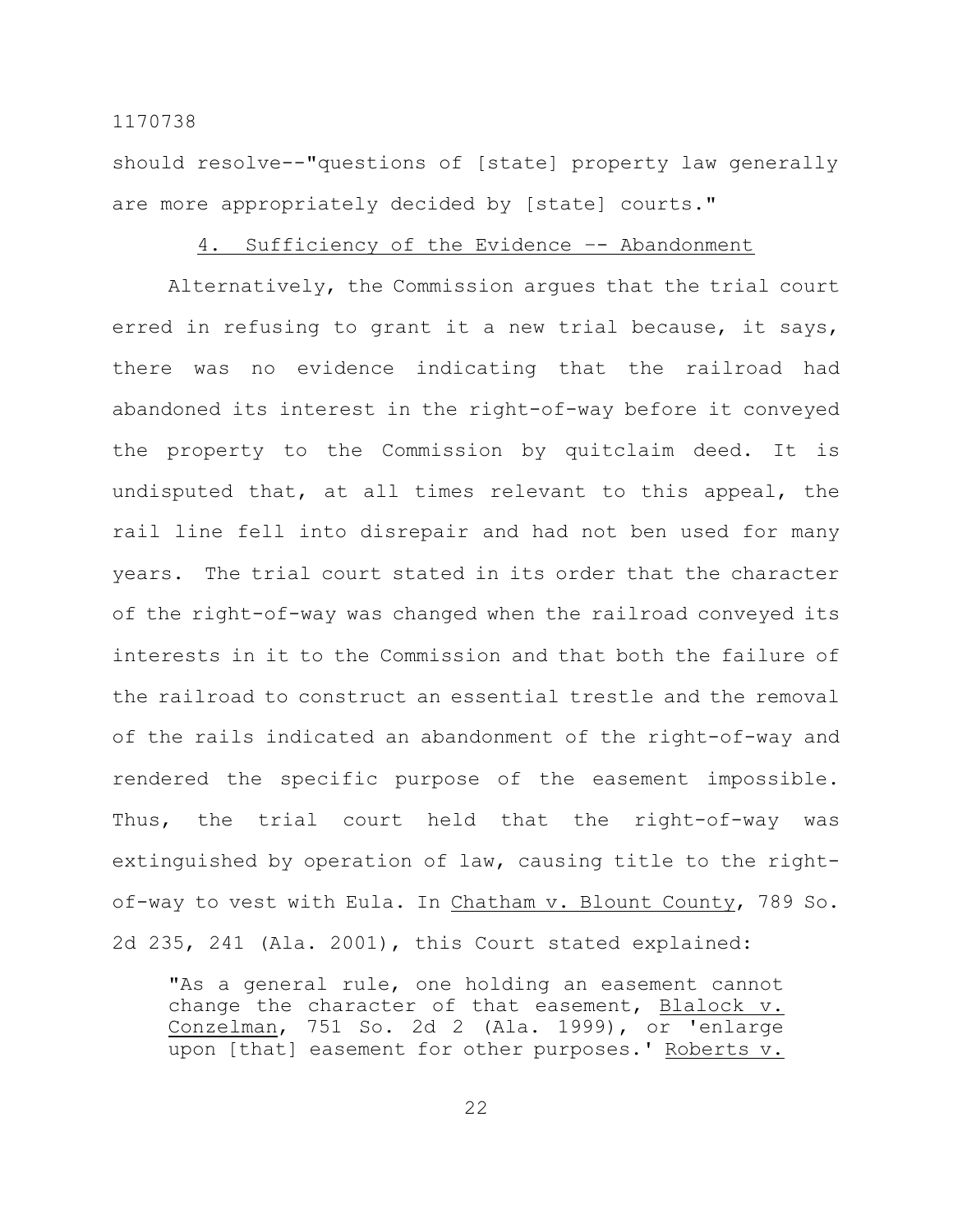Monroe, 261 Ala. 569, 577, 75 So. 2d 492, 499 (1954). Specifically as to a railroad easement, this Court has held that such an easement was limited in use to railroad purposes. Nashville, C. & St. L. Ry. v. Karthaus, 150 Ala. 633, 43 So. 791 (1907); West v. Louisville & N. R.R., 137 Ala. 568, 34 So. 852 (1903). An easement granted for a specific purpose is deemed abandoned when its owner '"'by his own act renders the use of the easement impossible, or himself obstructs it in a manner inconsistent with its further enjoyment.'"' Byrd Cos. v. Smith, 591 So. 2d 844, 847 (Ala. 1991) (quoting Polyzois v. Resnick, 123 Neb. 663, 668, 243 N.W. 864, 866 (1932) (quoting treatise)). See also Tatum v. Green, 535 So. 2d 87, 88 (Ala. 1988) ('[A]n easement given for a specific purpose terminates as soon as the purpose ceases to exist, is abandoned, or is rendered impossible of accomplishment.')."

The Commission contends that there was no evidence before the trial court indicating that the railroad had removed the tracks and ties from the railroad corridor. Notably, there is nothing in the trial transcript indicating that the tracks and ties had been removed from the railroad corridor. However, the record does indicate that the parties had been before the court on at least two other occasions; those transcripts are not before us. In any event, we conclude that the trial court had sufficient evidence before it to determine that the railroad intended to abandon its interest in the right-of-way. The trial court had before it pictures of a train trestle that had burned in January 2007; the railroad never rebuilt that trestle, thereby making the specific purpose of the right-of-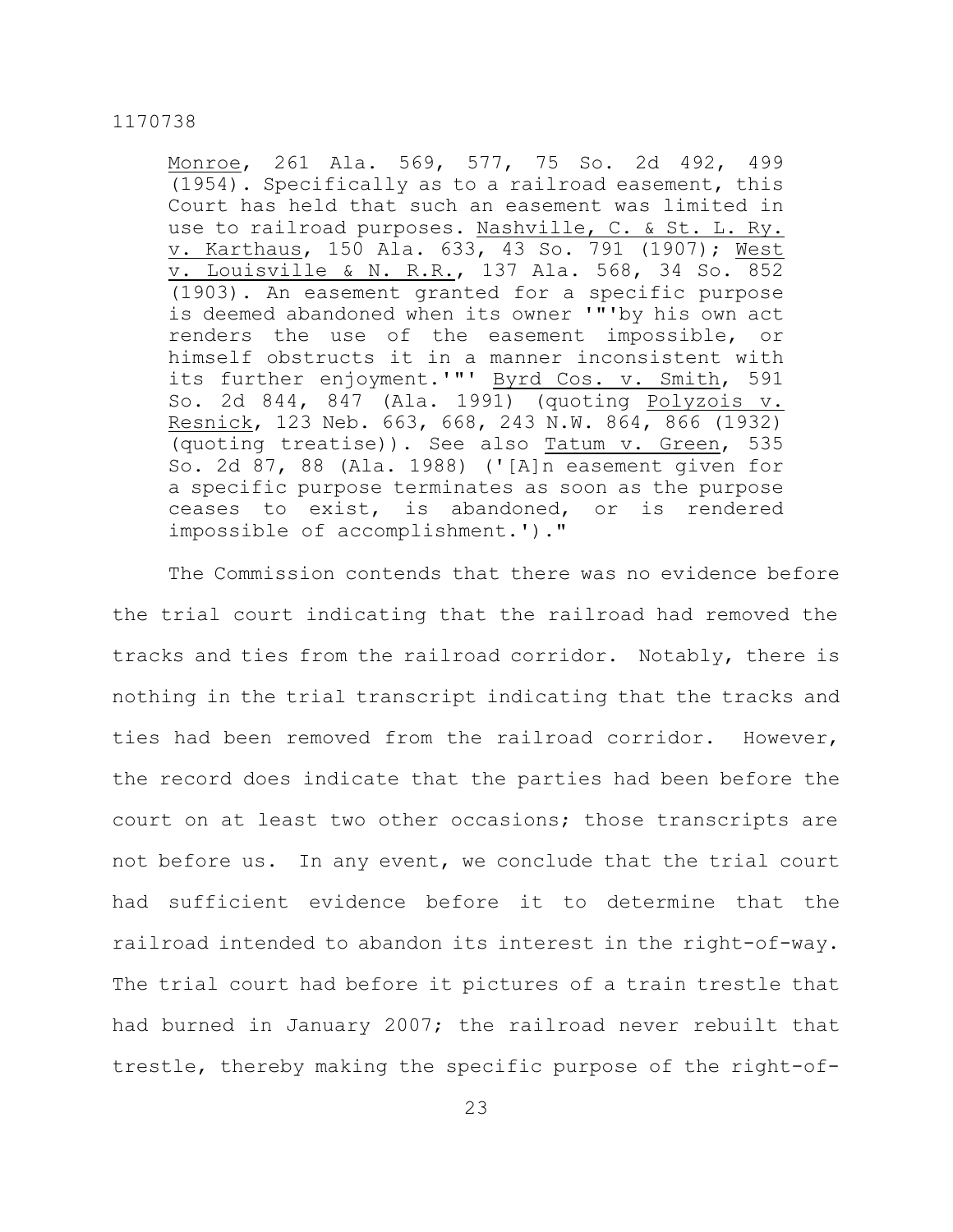way, i.e., operation of a railroad, impossible. The evidence of intent to abandon is further bolstered by the railroad's actions of negotiating with the Commission to sell all of its interest in the right-of-way for use as a recreational trail. See, e.g., Lawson v. State, 107 Wash. 2d 444, 452, 730 P.2d 1308, 1313 (1986)(holding that, where deed conveyed right-ofway for railroad purposes only, change in use from "Rails to Trails" constituted abandonment). Accordingly, the trial court did not err in concluding that the easement reserved to the railroad by a right-of-way as provided in the quitclaim deed conveying the property to Charles lapsed by nonuse and was thus extinguished by operation of law, leaving nothing for the railroad to convey to the Commission.

## IV. Conclusion

Based on the foregoing, the judgment of the trial court is due to be affirmed.

AFFIRMED.

Bolin, Wise, Mendheim, and Mitchell, JJ., concur. Bryan, J., concurs in the result. Parker, C.J., and Shaw and Stewart, JJ., dissent.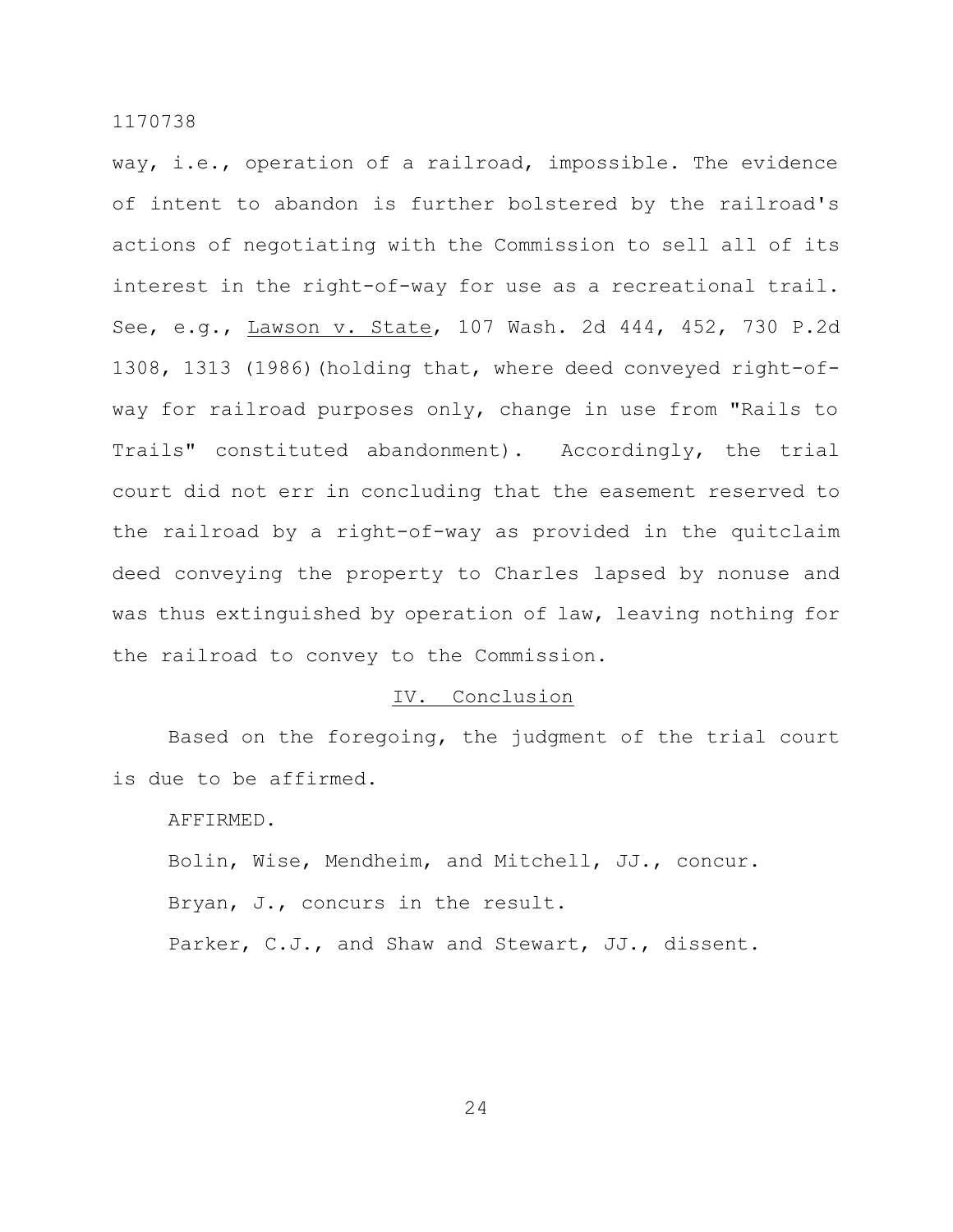PARKER, Chief Justice (dissenting).

I reluctantly dissent. The rule of law requires that we cannot ignore the federal statute, the United States Supreme Court's interpretation of it, and this Court's precedent in Mobile & Gulf R.R. v. Crocker, 455 So. 2d 829 (Ala. 1984).

When we interpret an express-preemption clause in a federal statute, we must "'focus on the plain wording of the clause.'" Norfolk Southern Ry. v. Goldthwaite, 176 So. 3d 1209, 1213 (Ala. 2015) (quoting CSX Transp., Inc. v. Easterwood, 507 U.S. 658, 664 (1993)). The statutory scheme underlying the Rails-to-Trails Act gives the Surface Transportation Board ("the STB") exclusive jurisdiction over the "abandonment[] or discontinuance" of a rail line. 49 U.S.C. § 10501(b)(2). Although "[s]tate law generally governs the disposition of reversionary interests, ... [the STB has] 'exclusive and plenary' jurisdiction to regulate abandonments." Preseault v. ICC, 494 U.S. 1, 8 (1990).

Thus, the federal courts have repeatedly held that "there could be no abandonment until authorized by federal law." Barclay v. United States, 443 F.3d 1368, 1374 (Fed. Cir. 2006); see Jackson v. United States, 135 Fed. Cl. 436, 443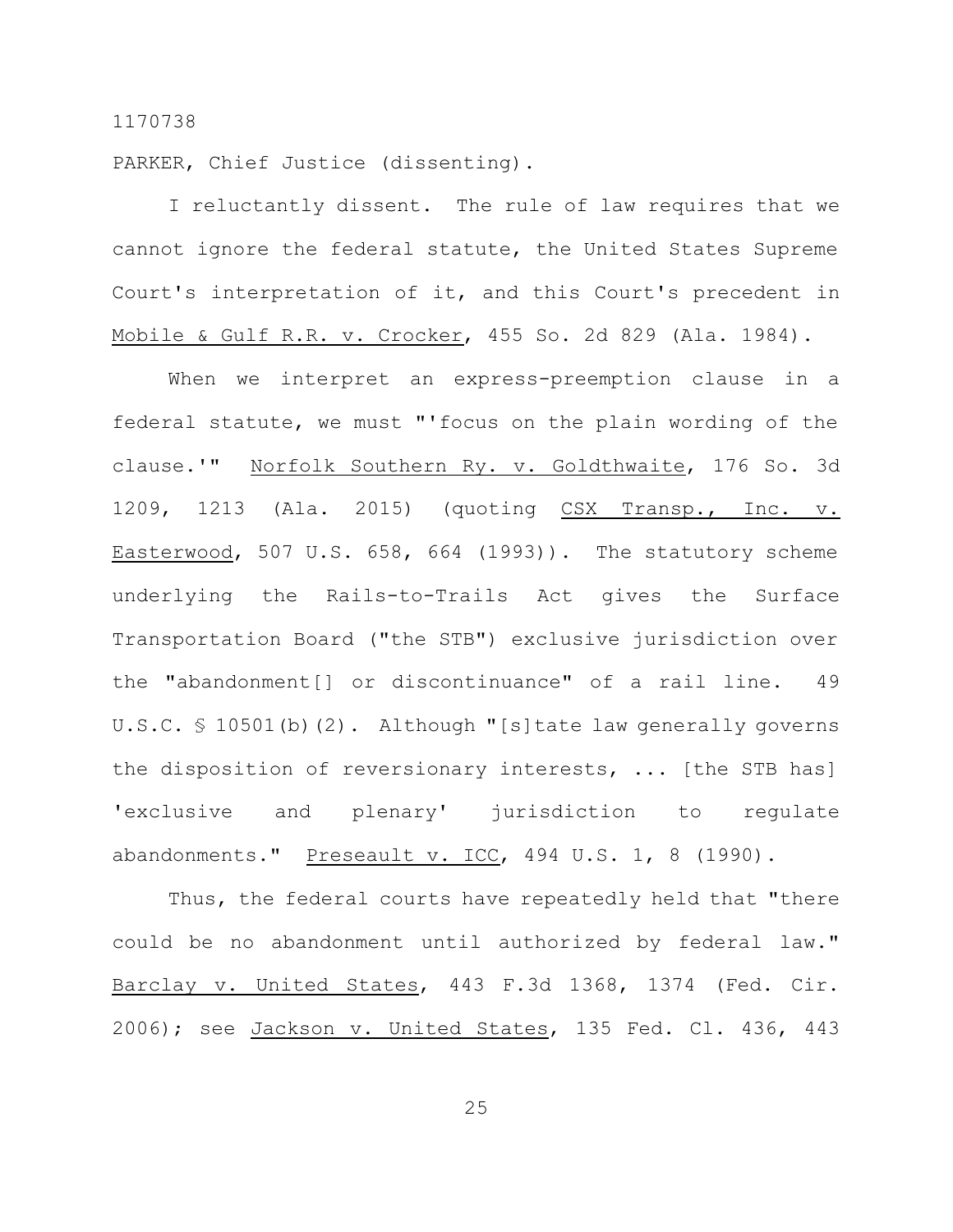(2017) ("The Trails Act prevents a common law abandonment of the railroad right-of-way from being effected, thus precluding state law reversionary interests from vesting." (emphasis added)); Preseault v. ICC, 853 F.2d 145, 150 (2d Cir. 1988) ("Until the [STB] issues a certificate of abandonment, the railway property remains subject to the [STB's] jurisdiction, and state law may not cause a reverter of the property."); National Wildlife Fed'n v. ICC, 850 F.2d 694, 704 (D.C. Cir. 1988) ("Nor may state law cause a reverter of a right-of-way prior to an [STB]-approved abandonment.").

Moreover, this Court has already decided the issue whether a state court has "subject matter jurisdiction of an abandonment of a railroad right-of-way, or ... [whether] the question of abandonment [is] pre-empted by ... 49 U.S.C. § 10501 et seq." Crocker, 455 So. 2d at 830. After reasoning that the "act is among the most pervasive and comprehensive of federal regulatory schemes," the Court held that "the [STB] has exclusive jurisdiction to determine whether there was an abandonment of the railroad right-of-way." Id. at 832, 834. Because Crocker squarely addressed preemption of the issue of abandonment, I am unpersuaded that Crocker is distinguishable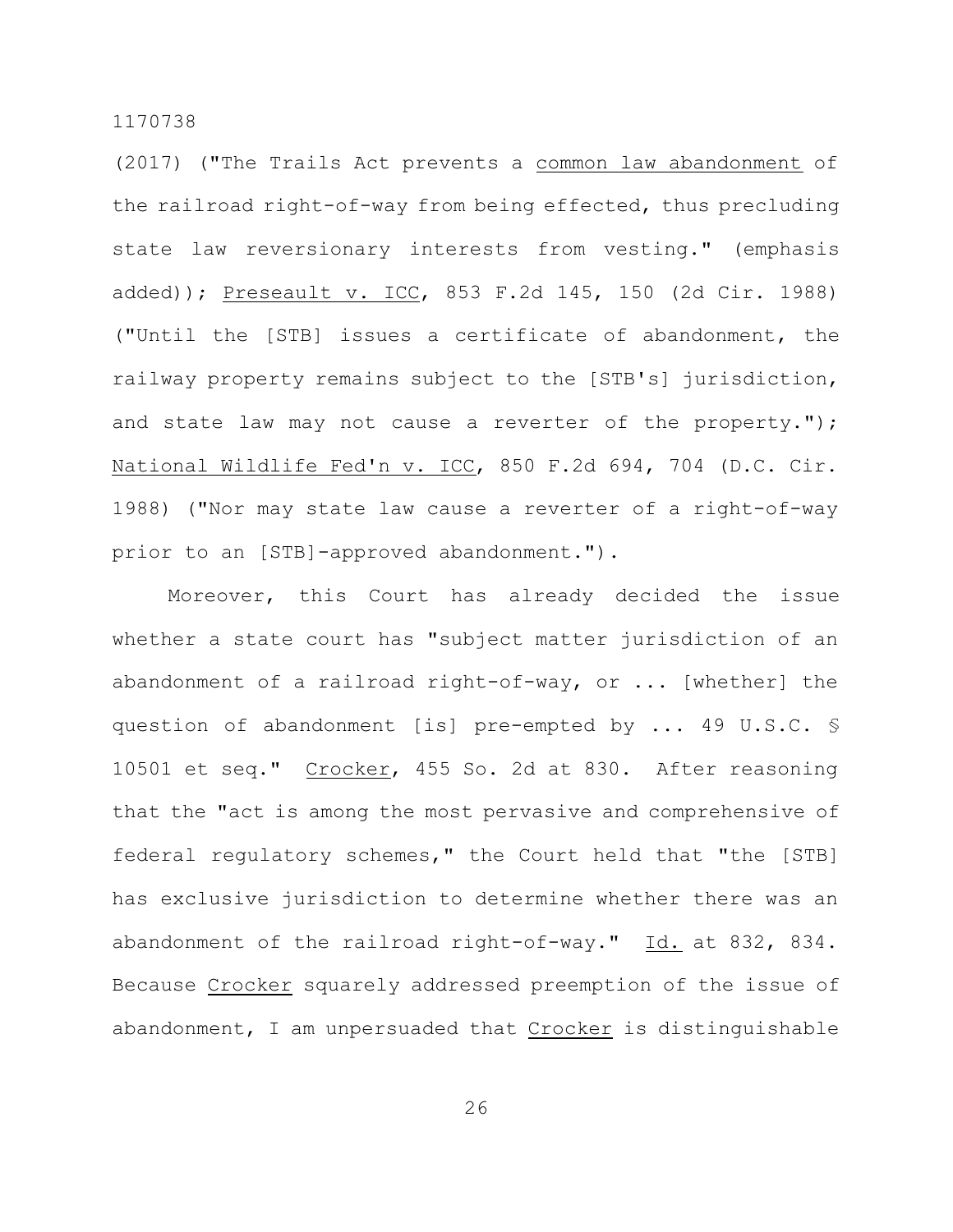based on the vagaries of how or when the issue arises in the state court. I am also not convinced that the prior denials of relief by the STB are relevant here, because those denials either addressed legal issues not within the scope of 49 U.S.C. § 10501(b)(2) or simply declined to rule on preemption. Therefore, this Court should reverse the circuit court's judgment and remand the case with directions to dismiss the plaintiffs' action.

Nevertheless, although I recognize that the Rails-to-Trails Act preempts Alabama law, I am concerned that the Act violates landowners' fundamental rights of contract and property. When the railroad reserved an easement over Charles W. Boyles's property, it negotiated for the right to use the easement for railroad operations. The railroad did not negotiate for a public recreational trail. The United States Court of Appeals for the Federal Circuit has recognized this disparity in anticipated use, noting that "[i]t is difficult to imagine that either party to the original transfers had anything remotely in mind that would resemble a public recreational trail." Preseault v. United States, 100 F.3d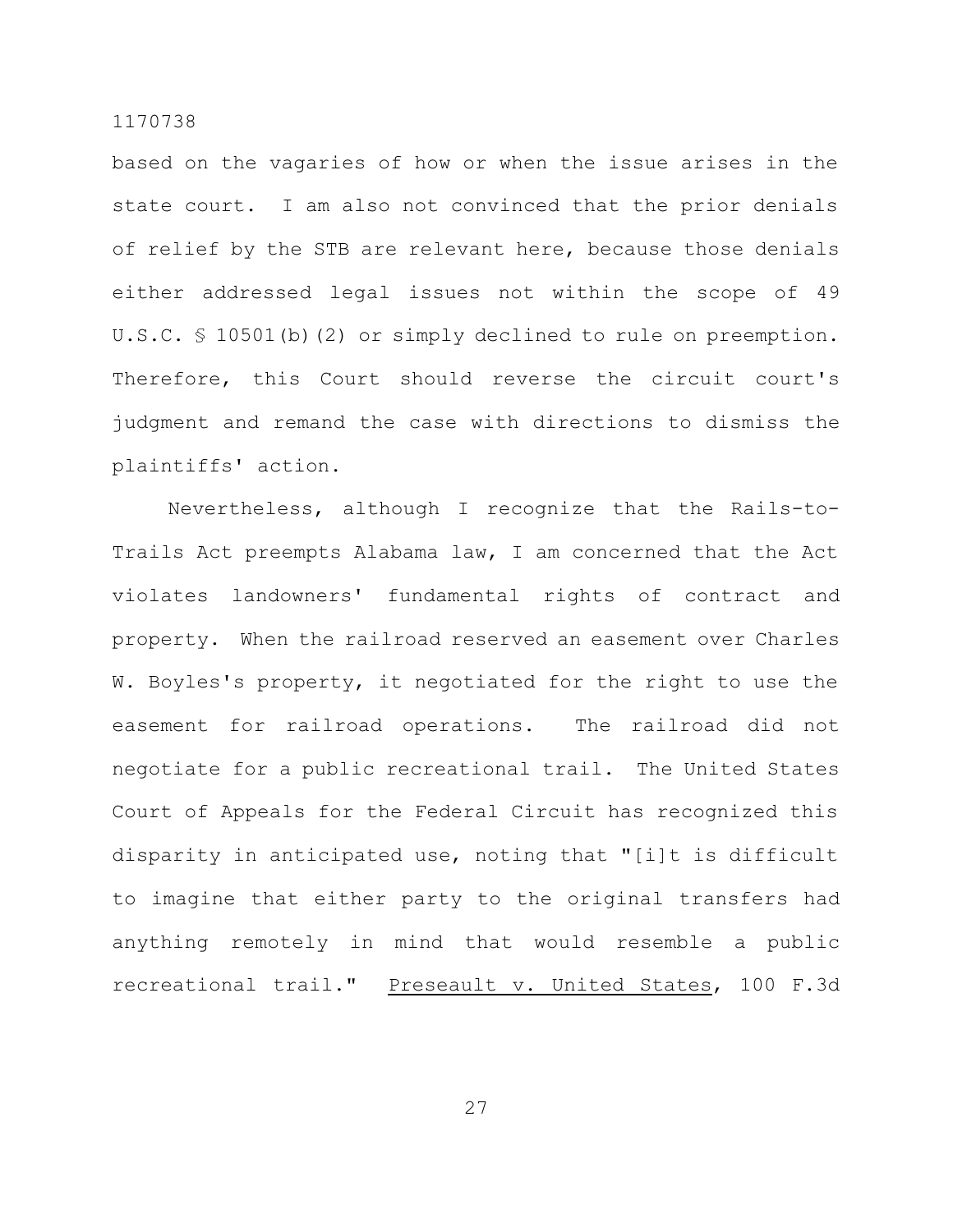1525, 1543 (Fed. Cir. 1996). Comparing the two uses, the court observed:

"When the easements here were granted ... specifically for transportation of goods and persons via railroad, could it be said that the parties contemplated that a century later the easements would be used for recreational hiking and biking trails, or that it was necessary to so construe them in order to give the grantee railroad that for which it bargained? We think not. Although a public recreational trial could be described as a roadway for the transportation of persons, the nature of the usage is clearly different. In the one case, the grantee is a commercial enterprise using the easement in its business, the transport of goods and people for compensation. In the other, the easement belongs to the public, and is open for use for recreational purposes, which happens to involve people engaged in exercise or recreation on foot or on bicycles."

100 F.3d at 1542-43.

Other courts have similarly noted that "[r]ecreational hiking, jogging and cycling are not connected with railroad use in any meaningful way." Glosemeyer v. United States, 45 Fed. Cl. 771, 779 (2000); see also Harley-White v. United States, 129 Fed. Cl. 548, 556 (2016) ("Because the easements were held for a railroad purpose, the transformation of the right-of-way into a recreational trail goes beyond the scope of the easements ...."); Lawson v. State, 107 Wash. 2d 444, 451, 730 P.2d 1308, 1312 (1986) ("[A] hiking and biking trail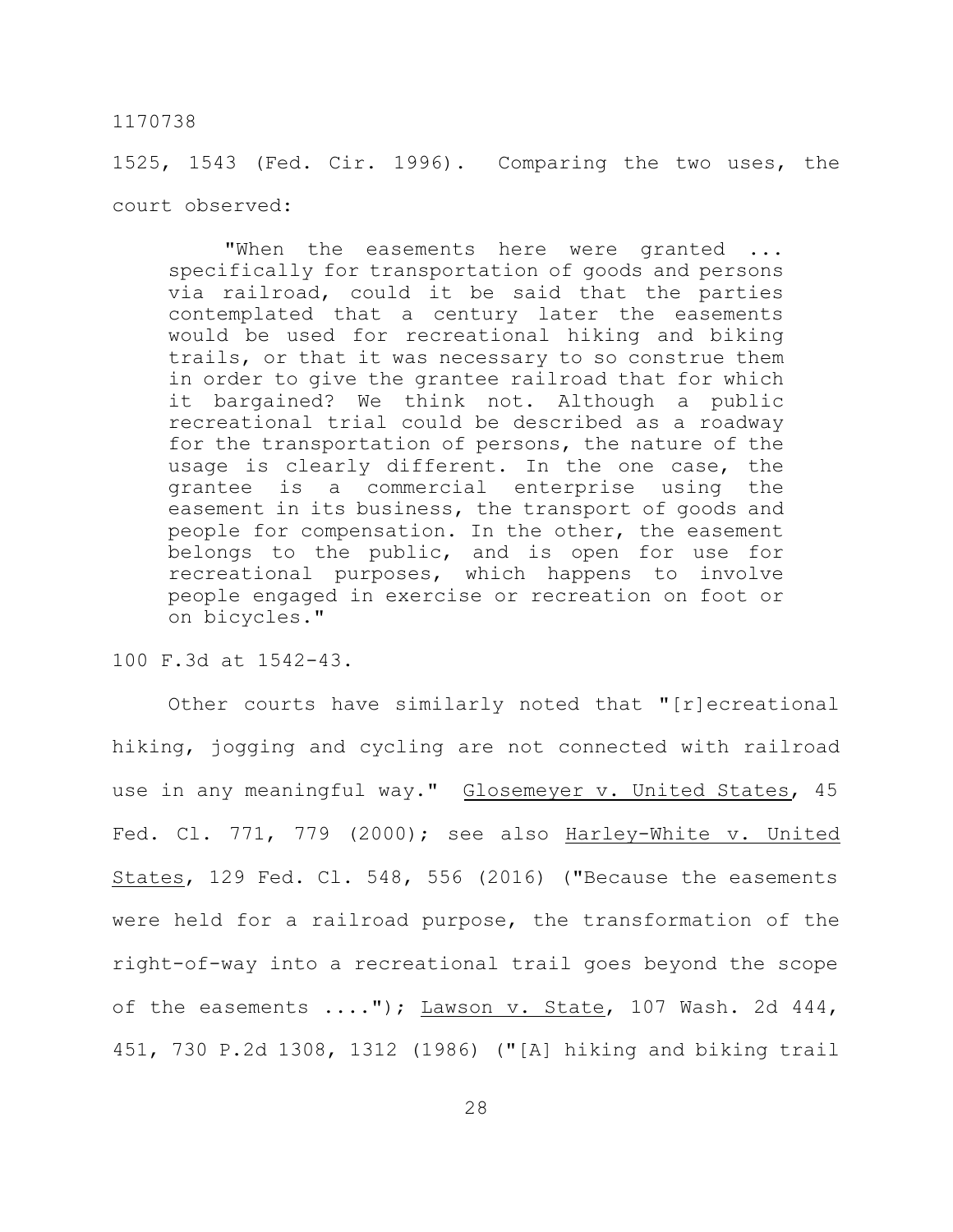is not encompassed within a grant of an easement for railroad purposes only."); Toews v. United States, 376 F.3d 1371, 1376- 77 (Fed. Cir. 2004) ("[U]se of these easements for a recreational trail –- for walking, hiking, biking, picnicking, frisbee playing, with newly-added tarmac pavement, park benches, occasional billboards, and fences to enclose the trailway –- is not the same use made by a railroad, involving tracks, depots, and the running of trains. ... Some might think it better to have people strolling on one's property than to have a freight train rumbling through. But that is not the point. The landowner's grant authorized one set of uses, not the other."). More than a slight alteration, the Railsto-Trails Act creates "a new easement for a new use -- for recreational trail use." Hornish v. King Cty., 899 F.3d 680, 696 (9th Cir. 2018).

The Federal Circuit has also acknowledged that "different uses create different burdens." Toews, 376 F.3d at 1376.

"It is one thing to have occasional railroad trains crossing one's land. Noisy though they may be, they are limited in location, in number, and in frequency of occurrence. ... When used for public recreational purposes, however, in a region that is environmentally attractive, the burden imposed by the use of the easement is at the whim of many individuals, and ... has been impossible to contain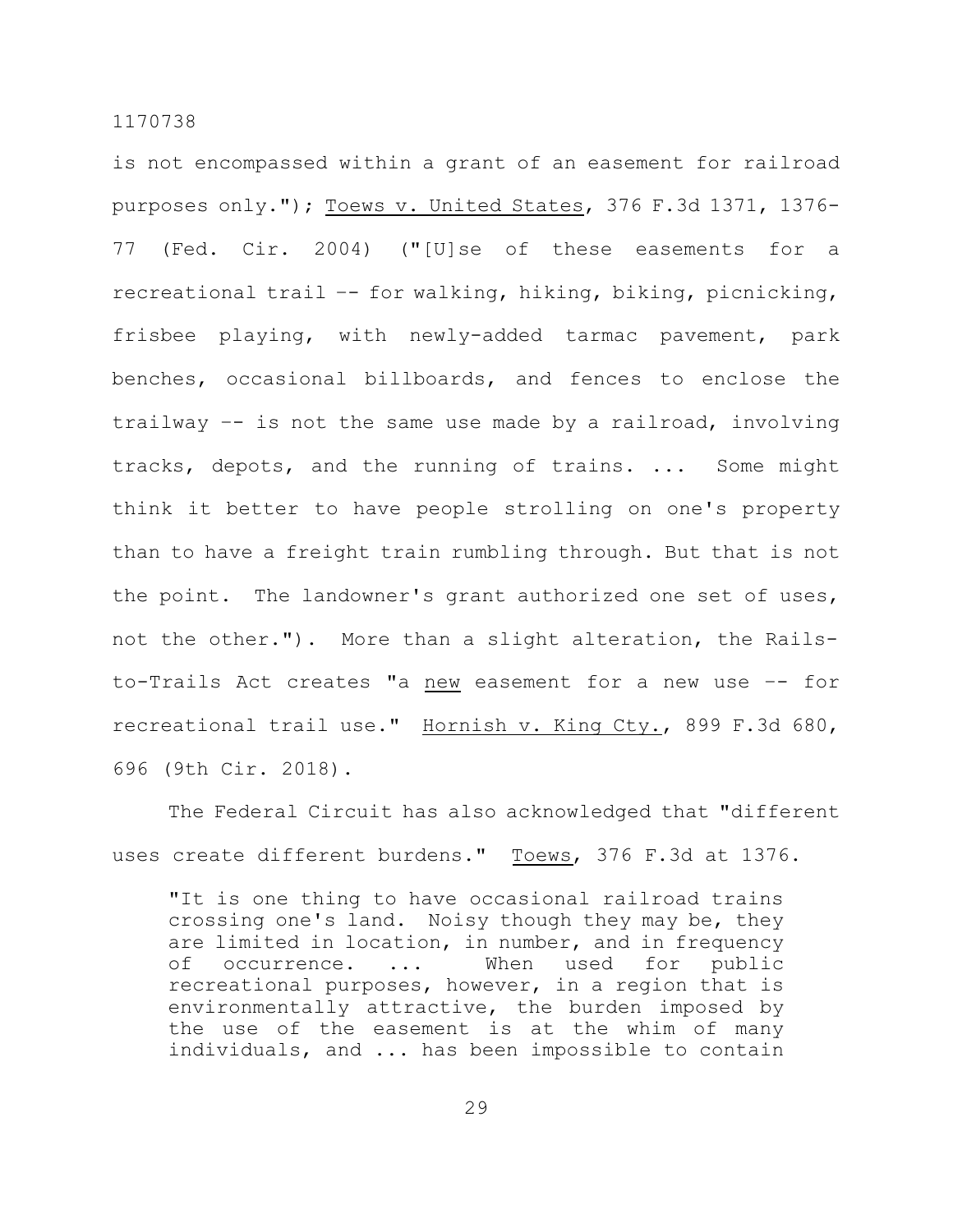in numbers or to keep strictly within the parameters of the easement."

## Preseault v. United States, 100 F.3d at 1543.

This use of the Rails-to-Trails Act thus thwarts landowners' expectations. Before the Act, landowners "would have been secure in the knowledge ... that the only use that could be made of their lands were those related to the operation of a railroad." Glosemeyer, 45 Fed. Cl. at 781. However, "[s]olely because of the operation of the Rails-to-Trails Act," the lands are "now burdened by new easements -for recreational trails. Whereas previously the [landowners] could exclude all but the railroads from use of the right-ofways, now the public at large has access."  $Id.$  In this way, the Act strong-arms landowners into a new, unnegotiated agreement -- a new contract for which they were not given consideration and to which they did not assent.

The Rails-to-Trails Act also violates a landowner's property rights. The importance of those rights was emphasized by those whose ideas helped organize the English common law, inspire American independence, and create the United States Constitution. John Locke explained: "The reason why men enter into society is the preservation of their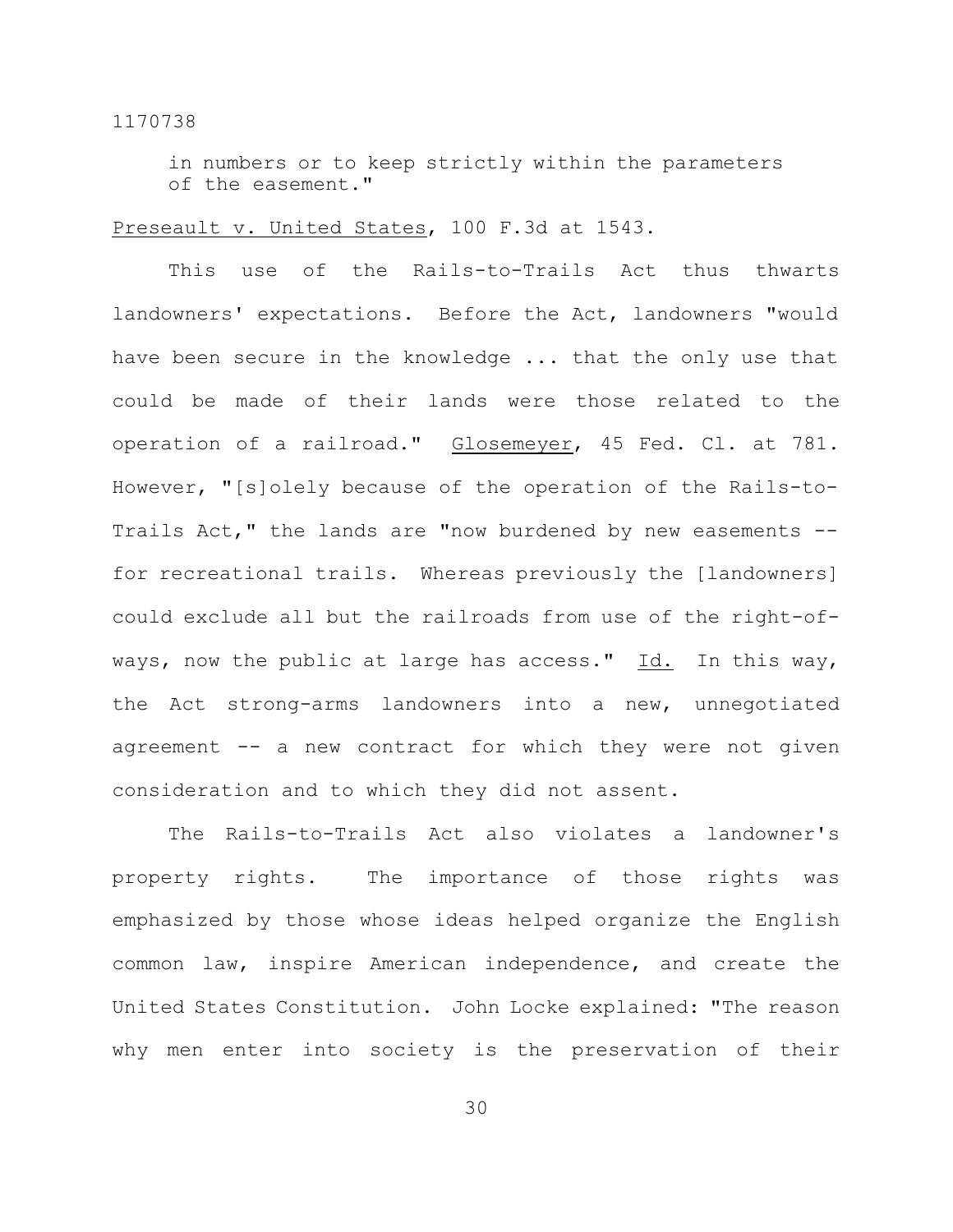property .... [W]henever the legislators endeavor to take away and destroy the property of the people, ... they put themselves into a state of war with the people ...." John Locke, Concerning Civil Government, Second Essay 75-76 (Robert Maynard Hutchins ed., Encyclopedia Britannica, Inc., 1952) (1690). The English jurist William Blackstone called the right to property "that sole and despotic dominion which one man claims and exercises over the external things of the world, in total exclusion of the right of any other individual in the universe." 2 William Blackstone, Commentaries \*2.

During the Founding Era, James Madison, Father of the Constitution, echoed this right before the Virginia Constitutional Convention. He argued that "the rights of persons, and the rights of property, are the objects, for the protection of which Government was instituted." James Madison, "Speech in the Virginia Constitutional Convention" (1829), in James Madison: Writings at 824 (Jack N. Rakove ed., Library of America 1999). Madison also wrote that "[g]overnment is instituted to protect property of every sort; ... [T]hat alone is just government, which impartially secures to every man, whatever is his own." James Madison, "Property"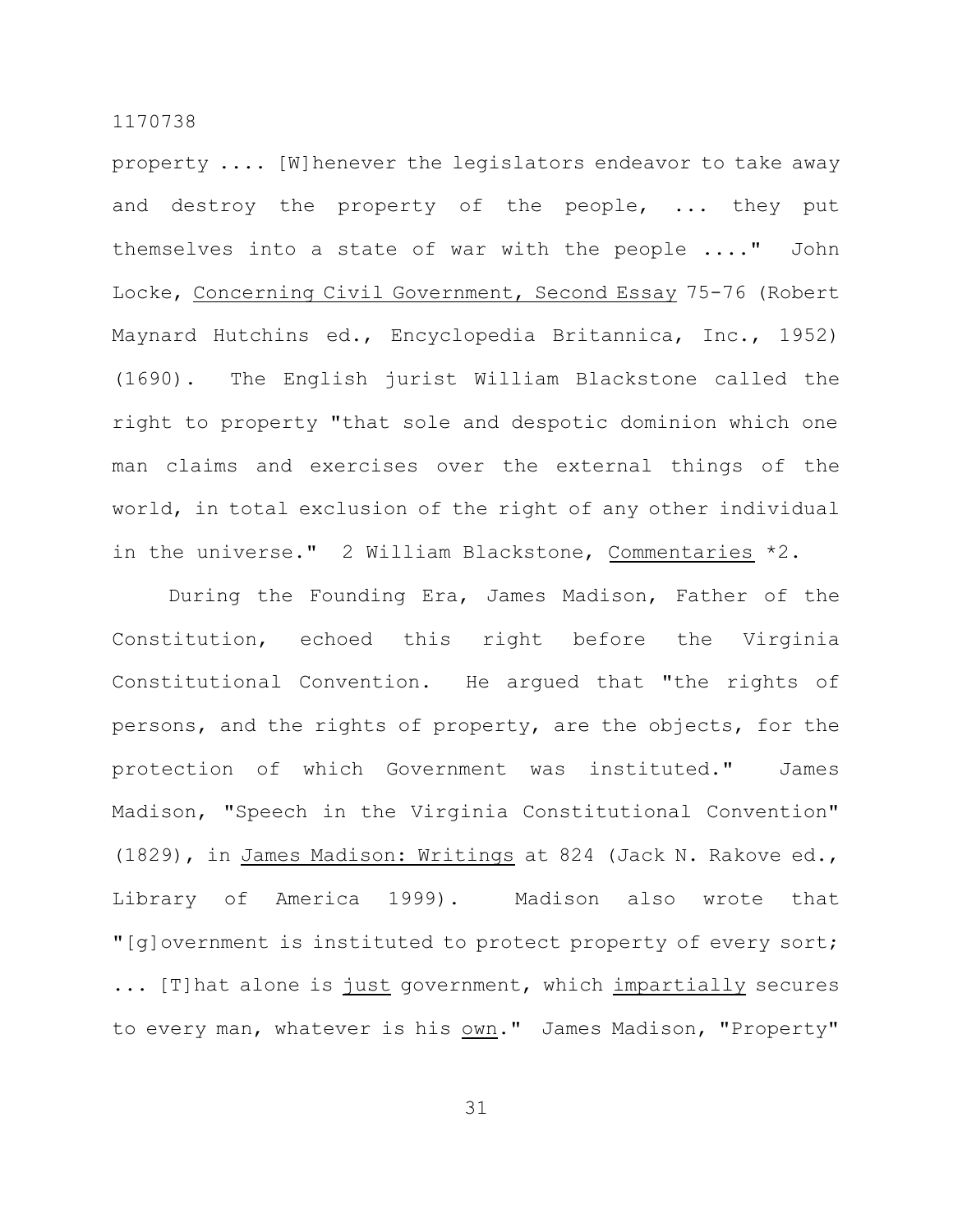(1792), in Madison: Writings at 515. Conversely, Madison warned that it "is not a just government, nor is property secure under it, where the property which a man has in his personal safety and personal liberty, is violated by arbitrary seizures of one class of citizens for the service of the rest." Id. at 516.

The Rails-to-Trails Act violates a landowner's property rights by taking his land and giving it to a railroad company for use by the public at large. Specifically, the Act "takes a landowner's right to use or sell his or her reversionary interest and gives this right to a railroad company. The railroad company now has the right ... to sell an interest in the landowner's property." Mark F. Hearne II, Lindsay Brinton & Meghan Largent, The Trails Act: Railroading Property Owners and Taxpayers for more than a Quarter Century, 45 Real Prop. Tr. & Est. J. 115, 162 (2010). Where once the owner held the full bundle of sticks (minus an easement allowing a railroad to operate), the Act "takes this entire bundle of sticks from the owner and gives them to the railroad .... The landowner is left with nominal title ...." Id. As a consequence, the landowner may be stuck with increased crime from those using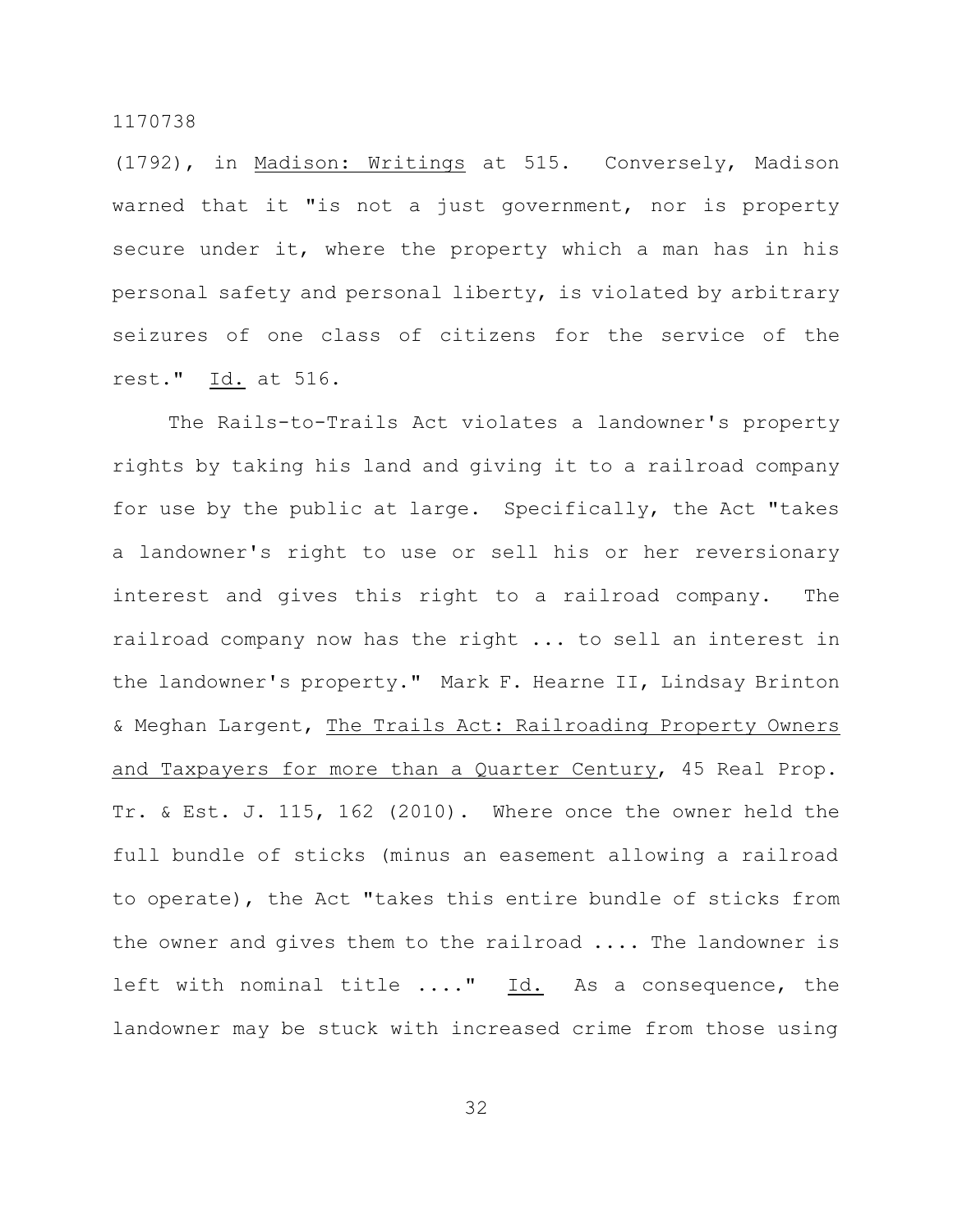the trail, loss of privacy, decrease in property values, and litigation costs. See Emily Drumm, Comment, Addressing the Flaws of the Rails-to-Trails Act, 8 Kan. J.L. & Pub. Pol'y 158 (Spring 1999).

Notably, the Act permits the whole public onto a landowner's property, terminating one of the most important property rights: the right to exclude. "In the bundle of rights we call property, one of the most valued is the right to sole and exclusive possession -- the right to exclude strangers, or for that matter friends, but especially the Government." Hendler v. United States, 952 F.2d 1364, 1374 (Fed. Cir. 1991); see also Loretto v. Teleprompter Manhattan CATV Corp., 458 U.S. 419, 435-36 (1982) ("The power to exclude has traditionally been considered one of the most treasured strands in an owner's bundle of property rights. ... [T]he permanent physical occupation of property forever denies the owner any power to control the use of the property ....").

Compounding these violations of contract and property rights, the rails-to-trails process does not require actual notice to the landowner before conversion of the easement. See National Ass'n of Reversionary Prop. Owners v. ICC, 70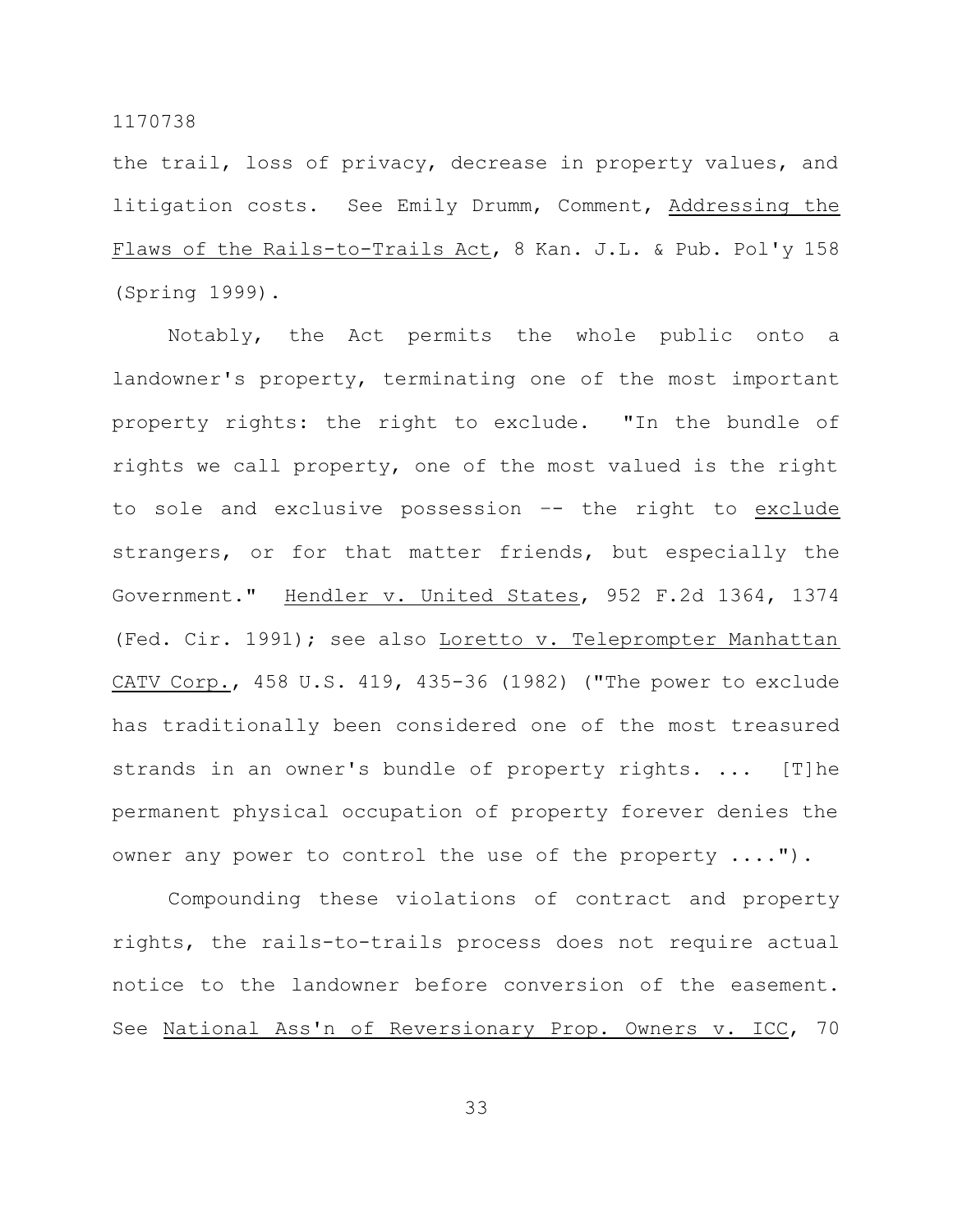F.3d 638 (D.C. Cir. 1995)(table). Although the Act requires notice of a railroad's intent to abandon a rail line, that notice is not sufficient to apprise the landowner that the easement will be converted to a recreational trail. Thus, the Act essentially effects a taking without notice.

In all these ways, the Rails-to-Trails Act allows the federal government to take property rights away from Alabamians. "[T]he right to control one's property is a sacred right which should not be taken away without urgent reason." Smith v. Smith, 254 Ala. 404, 409, 48 So. 2d 546, 549 (1950). A recreational trail is not such a reason. However, due to express federal preemption by the Rails-to-Trails Act, the jurisdiction to address these violations of fundamental contract and property rights lies exclusively in the federal government.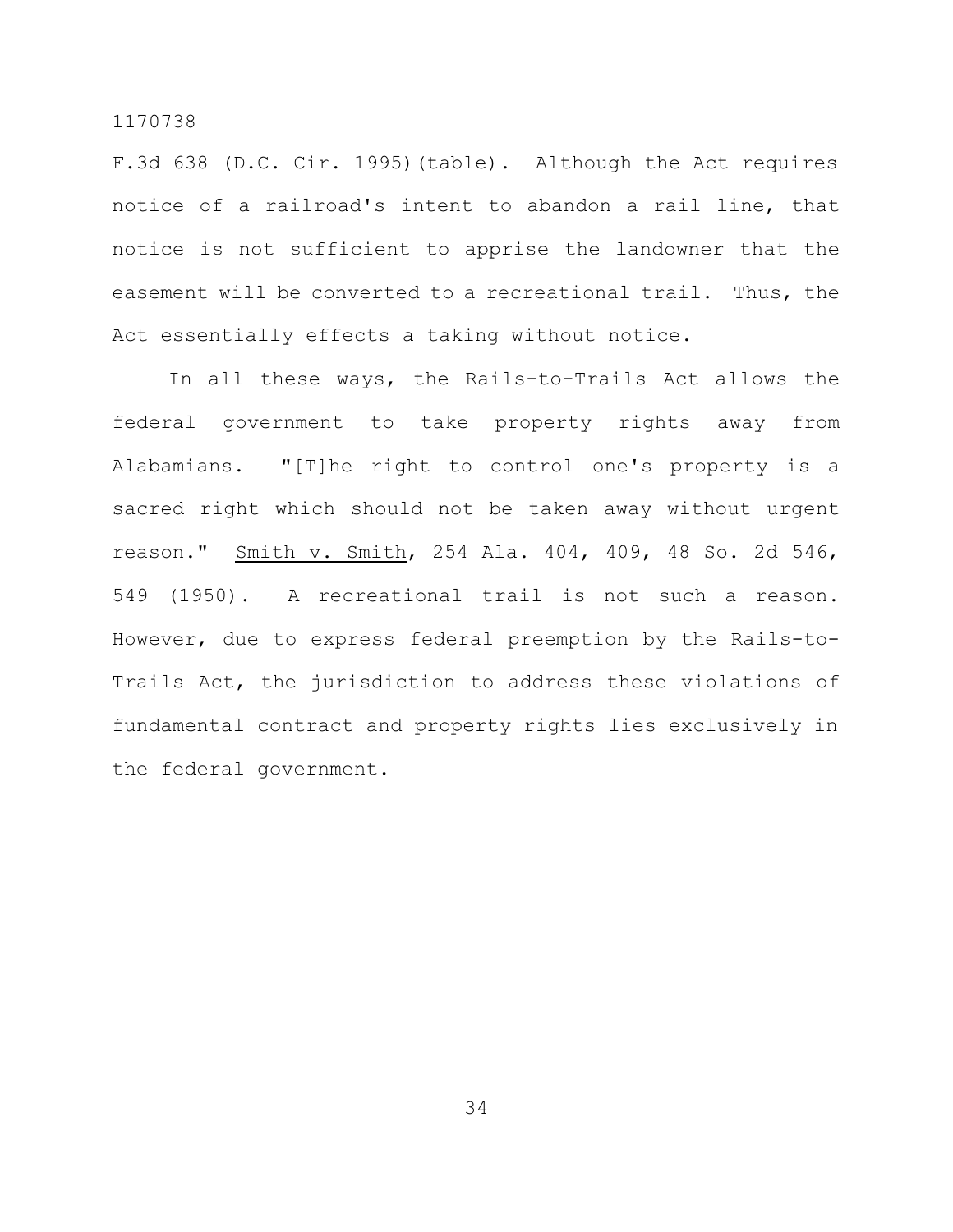SHAW, Justice (dissenting)

I respectfully dissent. Under federal law, the Surface Transportation Board ("the STB") has exclusive jurisdiction over this action that seeks to quiet title to an allegedly abandoned railroad easement.

The Interstate Commerce Commission Termination Act, 49 U.S.C. § 10101 et seq. ("the ICCTA"), established the STB and gave it "exclusive jurisdiction over certain aspects of railroad transportation." Adrian & Blissfield R.R. v. Village of Blissfield, 550 F.3d 533, 539 (6th Cir. 2008). Additionally, "Congress intended to preempt state and local laws that come within the [STB's] jurisdiction." Texas Cent. Bus. Lines Corp. v. City of Midlothian, 669 F.3d 525, 530 (5th Cir. 2012). The intent of the ICCTA to "preempt state and local regulation of railroad transportation has been recognized as broad and sweeping." Union Pac. R.R. v. Chicago Transit Auth., 647 F.3d 675, 678 (7th Cir. 2011). See also New England Cent. R.R. v. Springfield Terminal Ry., 415 F. Supp. 2d 20, 27 (D. Mass. 2006) ("Courts have consistently found that state law that directly or indirectly regulates railroads is preempted by  $$ 10501(b) .$ ").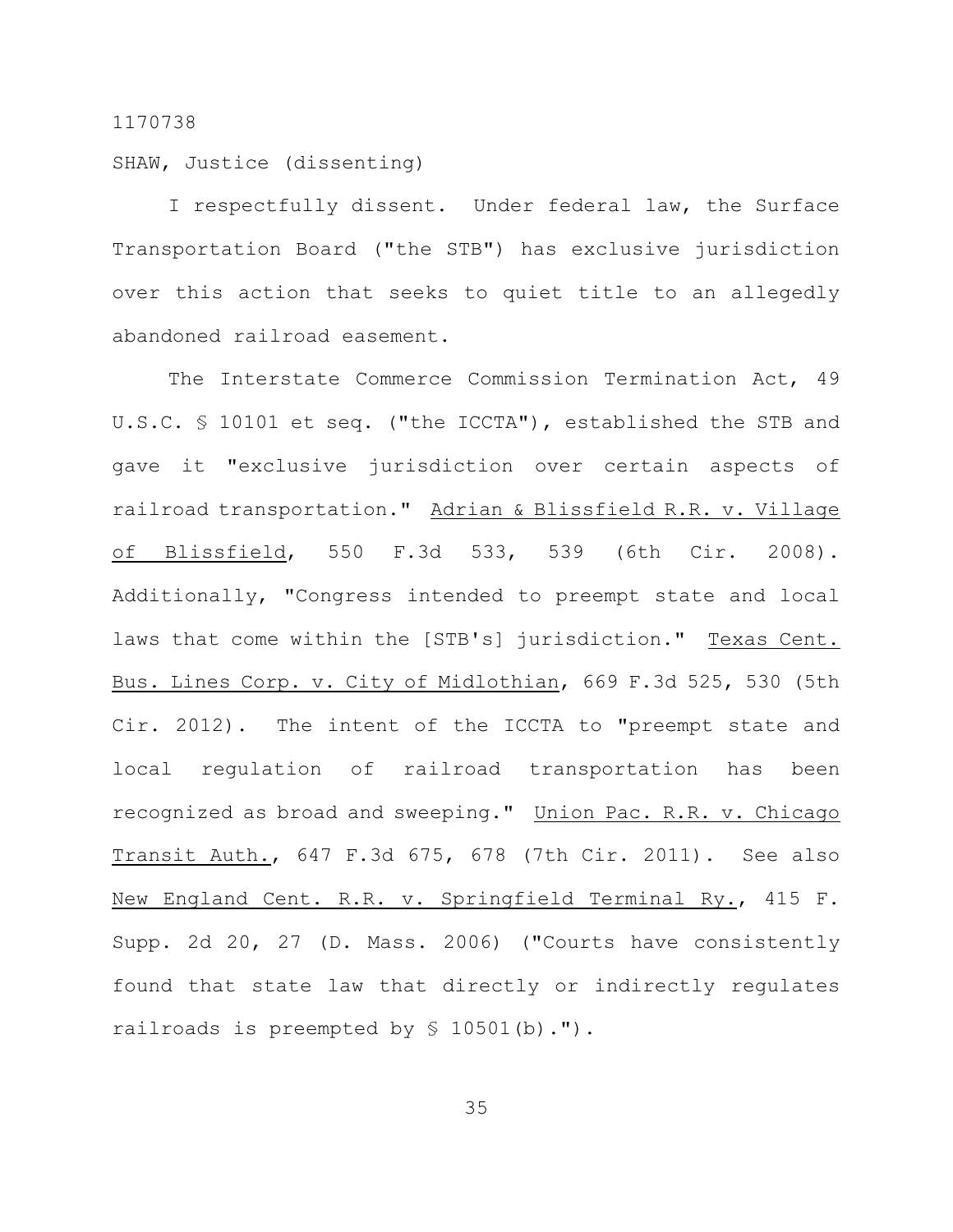The main opinion holds that the STB's "exclusive and preemptive jurisdiction" is limited by its "specific reason": to prevent "economic regulation" by the states of rail transportation. So. 3d at . Numerous federal court decisions, however, have rejected the idea that the ICCTA is limited only to "economic" regulation. Although economic regulation has been described as the "core of ICCTA preemption," its preemptive effect "may not be limited to state economic regulation." Elam v. Kansas City S. Ry., 635 F.3d 796, 806 (5th Cir. 2011) (footnote omitted). The ICCTA "does not preempt only explicit economic regulation. Rather, it preempts all 'state laws that may reasonably be said to have the effect of managing or governing rail transportation, while permitting the continued application of laws having a more remote or incidental effect on rail transportation.'" New York Susquehanna & W. Ry. v. Jackson, 500 F.3d 238, 252 (3d Cir. 2007) (quoting Florida E. Coast Ry. v. City of W. Palm Beach, 266 F.3d 1324, 1331 (11th Cir. 2001)). See also Wisconsin Cent. Ltd. v. City of Marshfield, 160 F. Supp. 2d 1009, 1014 (W.D. Wis. 2000) ("The ICCTA expressly preempts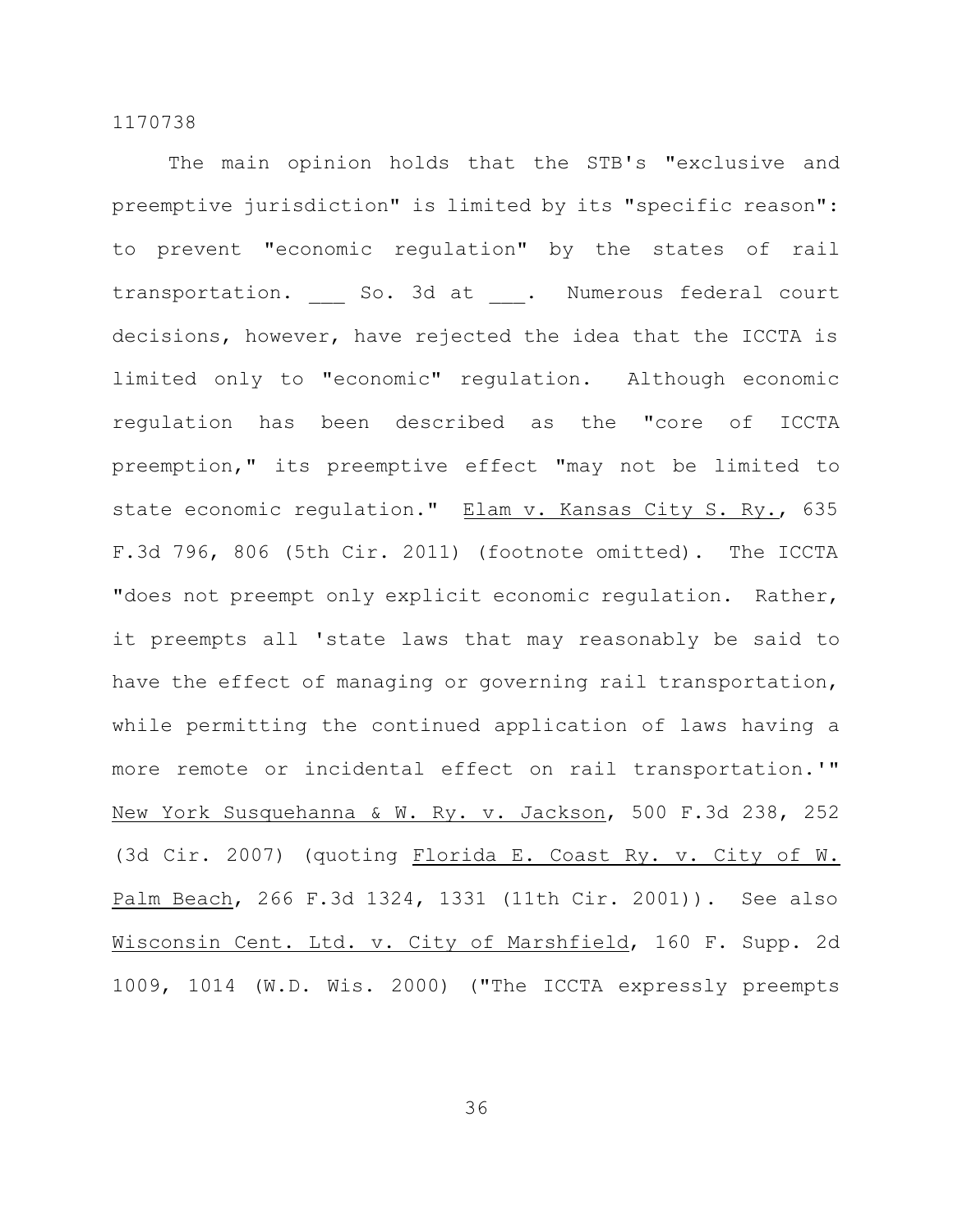more than just state laws specifically designed to regulate rail transportation.").

In City of Auburn v. United States, 154 F.3d 1025 (9th Cir. 1998), a city challenged the STB's finding that the ICCTA preempted state and local environmental permitting laws, arguing that "the ICCTA legislative history establishes Congress' intent to preempt only economic regulation of rail transportation, not the traditional state police power of environmental review." 154 F.3d at 1029. The city, pointing to legislative history, stated in its brief that the local environmental regulations at issue were not "economic regulations" but rather "'essential local police power required to protect the health and safety of citizens....'" 154 F.3d at 1029.

The court noted that "there is nothing in the case law that supports [the city's] argument that, through the ICCTA, Congress only intended preemption of economic regulation of the railroads." 154 F.3d at 1030. Further, it stated: "[I]f local authorities have the ability to impose 'environmental' permitting regulations on the railroad, such power will in fact amount to 'economic regulation' if the carrier is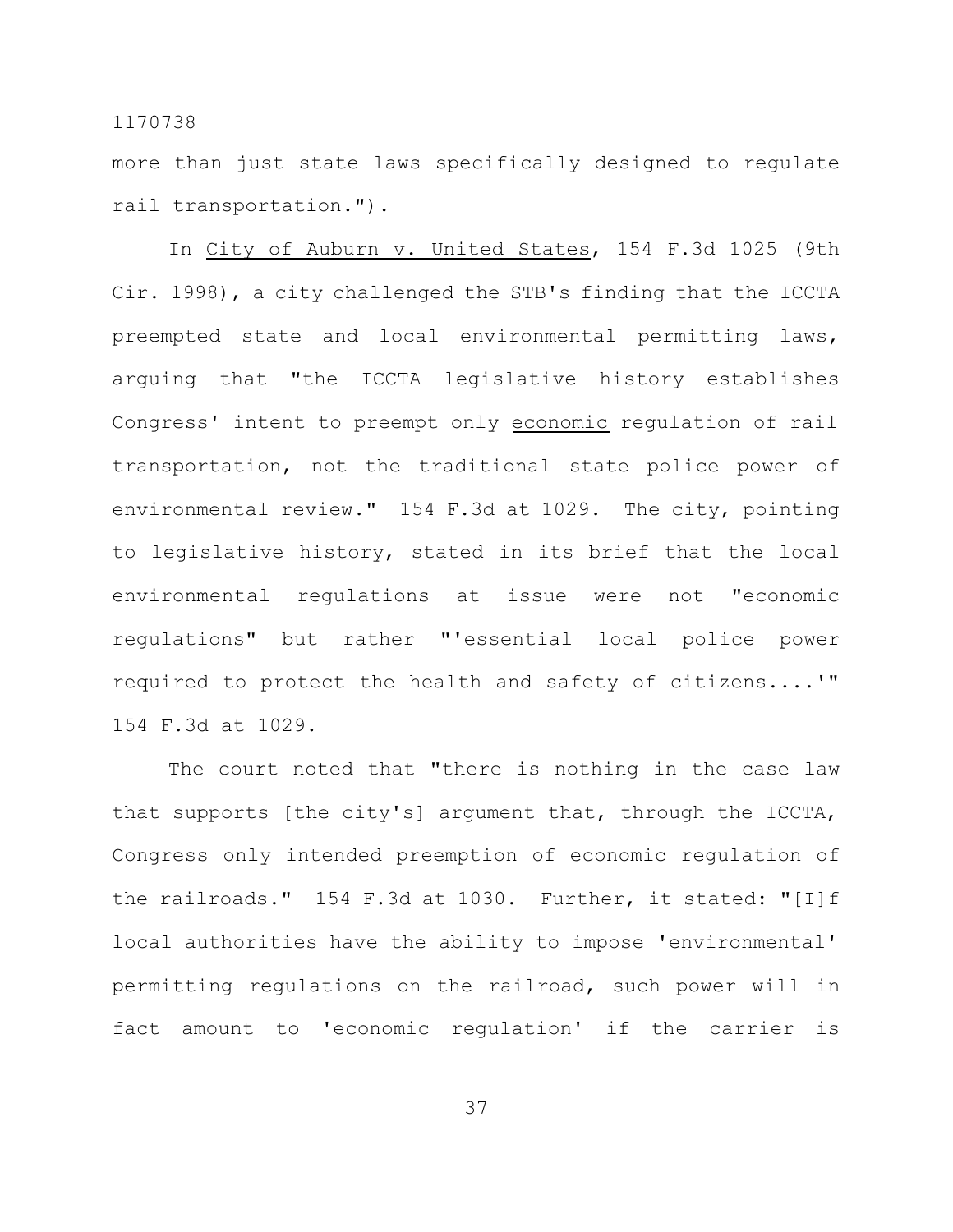prevented from constructing, acquiring, operating, abandoning, or discontinuing a line." 154 F.3d at 1031.

Thus, contrary to the main opinion, the preemptive effect of the ICCTA and the jurisdiction it provides to the STB is not limited to "economic" regulation.

In addressing whether the ICCTA preempts state-law claims that rail lines have been abandoned, courts have looked to the plain language of 49 U.S.C. § 10501(b), which states, in pertinent part:

"(b) The jurisdiction of the [STB] over--

"(1) transportation by rail carriers, and the remedies provided in this part with respect to rates, classifications, rules (including car service, interchange, and other operating rules), practices, routes, services, and facilities of such carriers; and

"(2) the construction, acquisition, operation, abandonment, or discontinuance of spur, industrial, team, switching, or side tracks, or facilities, even if the tracks are located, or intended to be located, entirely in one State,

"is exclusive. Except as otherwise provided in this part, the remedies provided under this part with respect to regulation of rail transportation are exclusive and preempt the remedies provided under Federal or State law."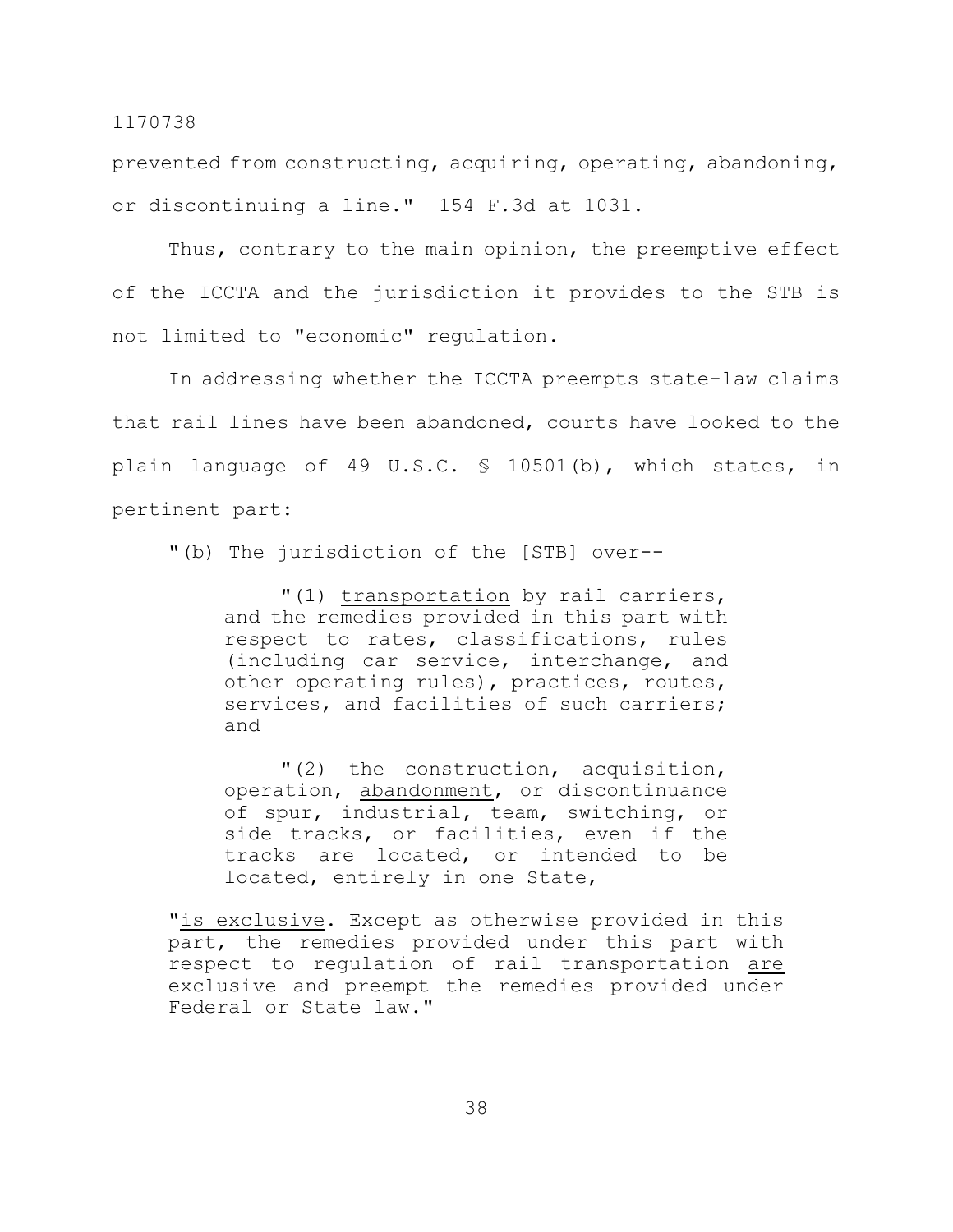(Emphasis added.)

Under the ICCTA, "transportation" has a very broad meaning that includes "property ... regardless of ownership or agreement concerning use." 49 U.S.C. § 10102(9)(A). Union Pacific, 647 F.3d at 678 ("Congress also defined 'transportation' to include railroad property, facilities, and equipment 'related to the movement of passengers or property, or both, by rail, regardless of ownership or an agreement concerning use.' 49 U.S.C. § 10102(9)."). Thus, as discussed below, the STB has exclusive jurisdiction over railroad property and the issue of abandonment of that property--and any remedy provided by state law--is preempted.

In the context of attempts to use state law to obtain property from railroads, such as by condemnation or adverse possession, federal courts, in applying § 10501(b), have explicitly held that such claims are preempted and fall under the jurisdiction of the STB. In Soo Line R.R. v. City of St. Paul, 827 F. Supp. 2d 1017 (D. Minn. 2010), the court held that a city's proposed condemnation action seeking an easement over railroad property that ran along a rail line "falls squarely within the definition of 'transportation' as defined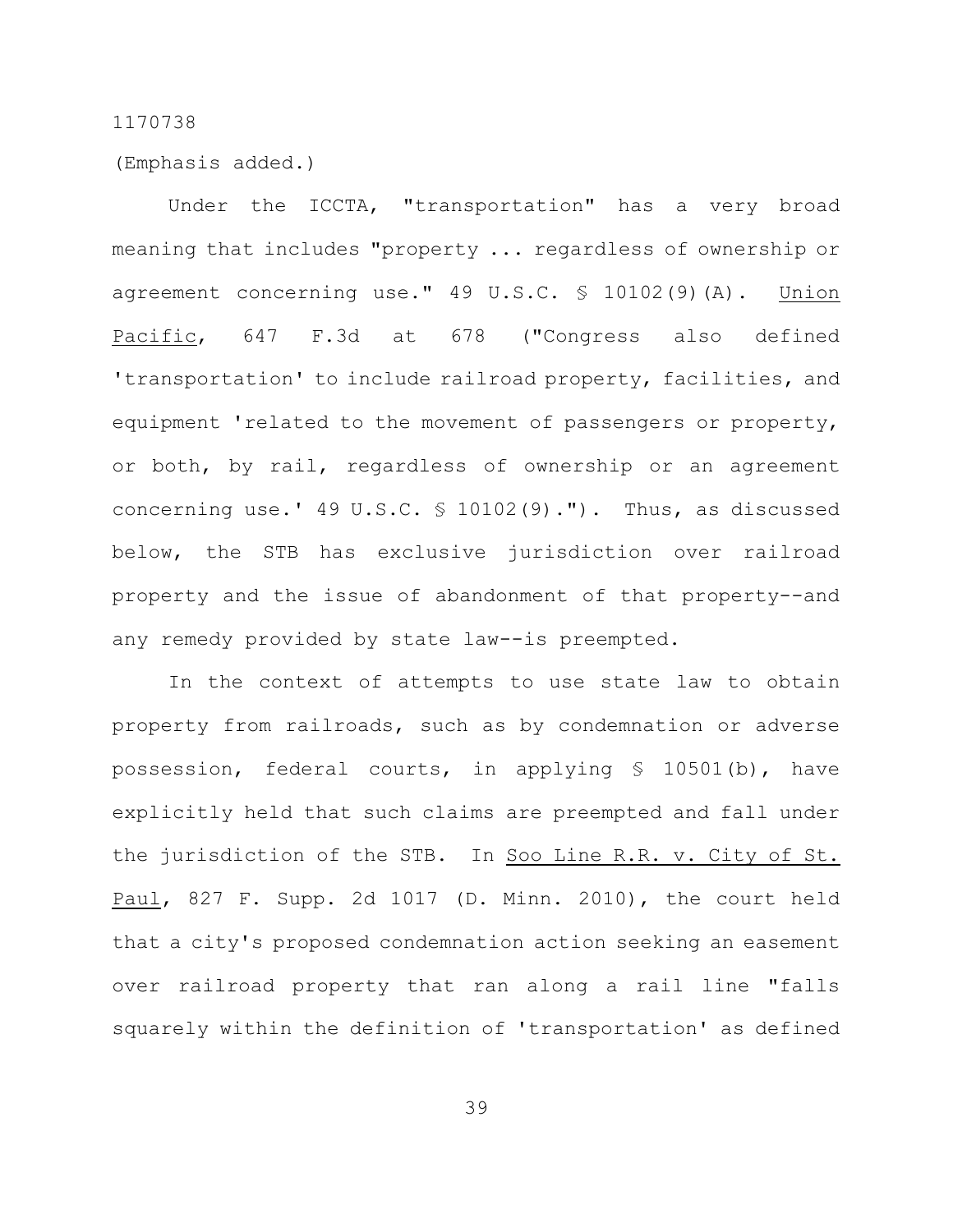by '49 U.S.C. § 10102(9),'" despite the city's argument that the easement it sought would not interfere with railroad operations. 827 F. Supp. 2d at 1021. The proposed condemnation, the court held, "would be an act seeking to control" the property and was thus "a form of regulation" that fell "into the broad category of actions that are per se preempted under the ICCTA." 827 F. Supp. 2d at 1022. See also Union Pacific, 647 F.3d at 683 (holding that a state-law action to condemn an easement over a portion of a railroad's property that was being leased to the plaintiff was "preempted because it prevents and unreasonably interferes with railroad transportation" on the property);  $B \& S$  Holdings, LLC v. BNSF Ry., 889 F. Supp. 2d 1252, 1260 (E.D. Wash. 2012) (holding that a quiet-title action alleging that property along a rail line had been adversely possessed under state law "necessarily involve[d] the regulation of rail transportation"); and 14500 Ltd. v. CSX Transp., Inc. (No. 1:12CV1810, March 14, 2013) (N.D. Ohio 2013) (not reported in F. Supp. 2d) (holding that the ICCTA preempted an action to quiet title over railroad property that had allegedly been adversely possessed).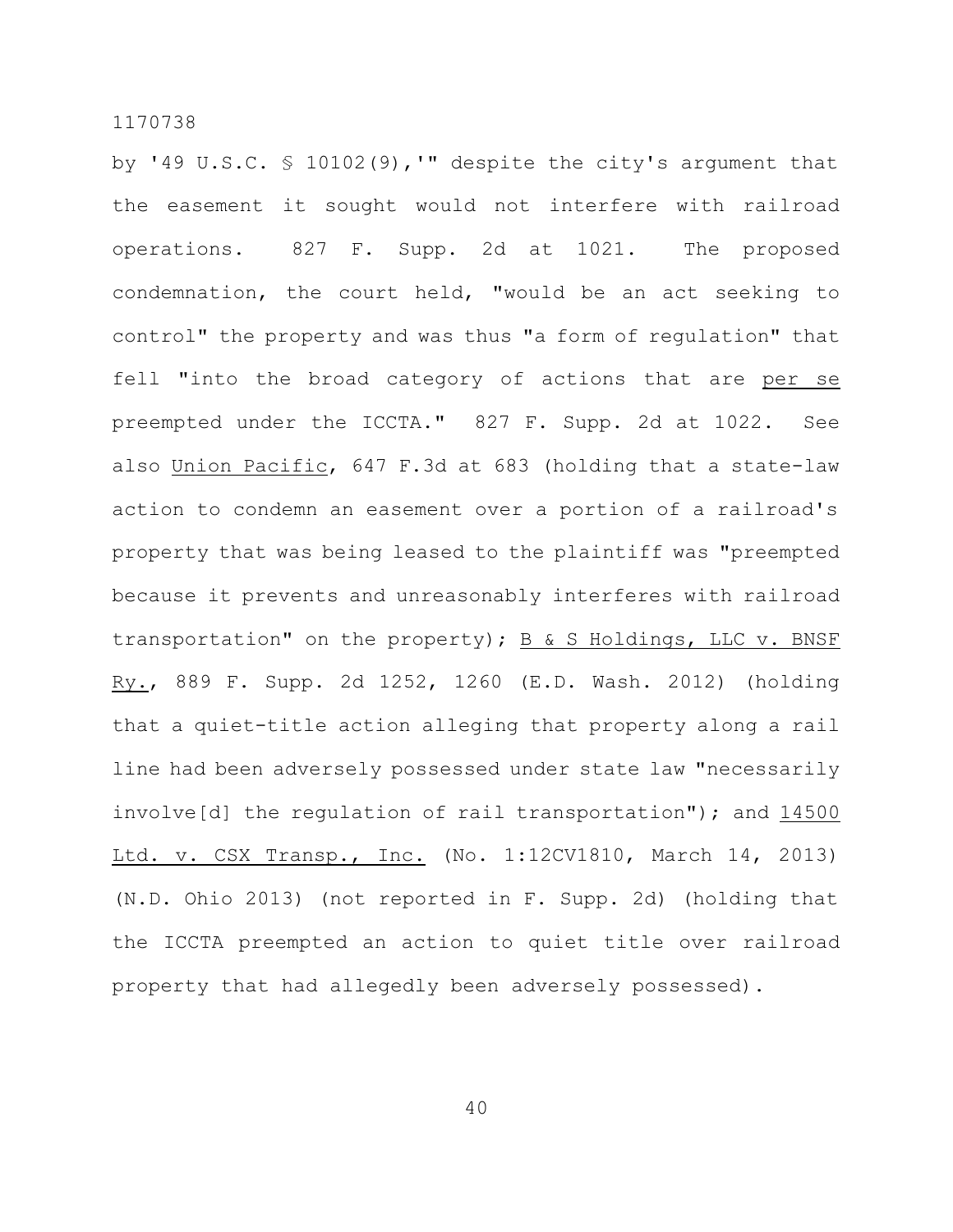In the context of allegations identical to the one in the instant case, i.e., that railroad easements or rights-of-way were abandoned, courts have held that the ICCTA preempts state-law actions. In Cedarapids, Inc. v. Chicago, Central & Pacific R.R., 265 F. Supp. 2d 1005 (N.D. Iowa 2003), the plaintiff contended that a railroad had abandoned a section of a rail-line easement by ceasing operations and, thus, under Iowa state law, that the property reverted to the plaintiff. 265 F. Supp. 2d at 1007. After discussing the language of 49 U.S.C. § 10501(b) and the broad definition of "property" under 49 U.S.C. § 10102(9)(A), the court stated that "the ICCTA grants to the STB exclusive jurisdiction over nearly all matters of rail regulation." 265 F. Supp. 2d at 1012. Such regulation included not only state "economic" regulation, but also regulation of the abandonment of rail lines, which included the plaintiff's state-law suit to declare a rail line abandoned:

"The Court's review of the nature and purpose of the ICCTA, as evidenced by both the legislative history and the plain language of the statute, leads the Court to conclude that, in enacting the ICCTA, Congress intended to occupy completely the field of state economic regulation of railroads. The Court also finds that the ICCTA preempts state regulation of the abandonment of lines of railroad. The ICCTA's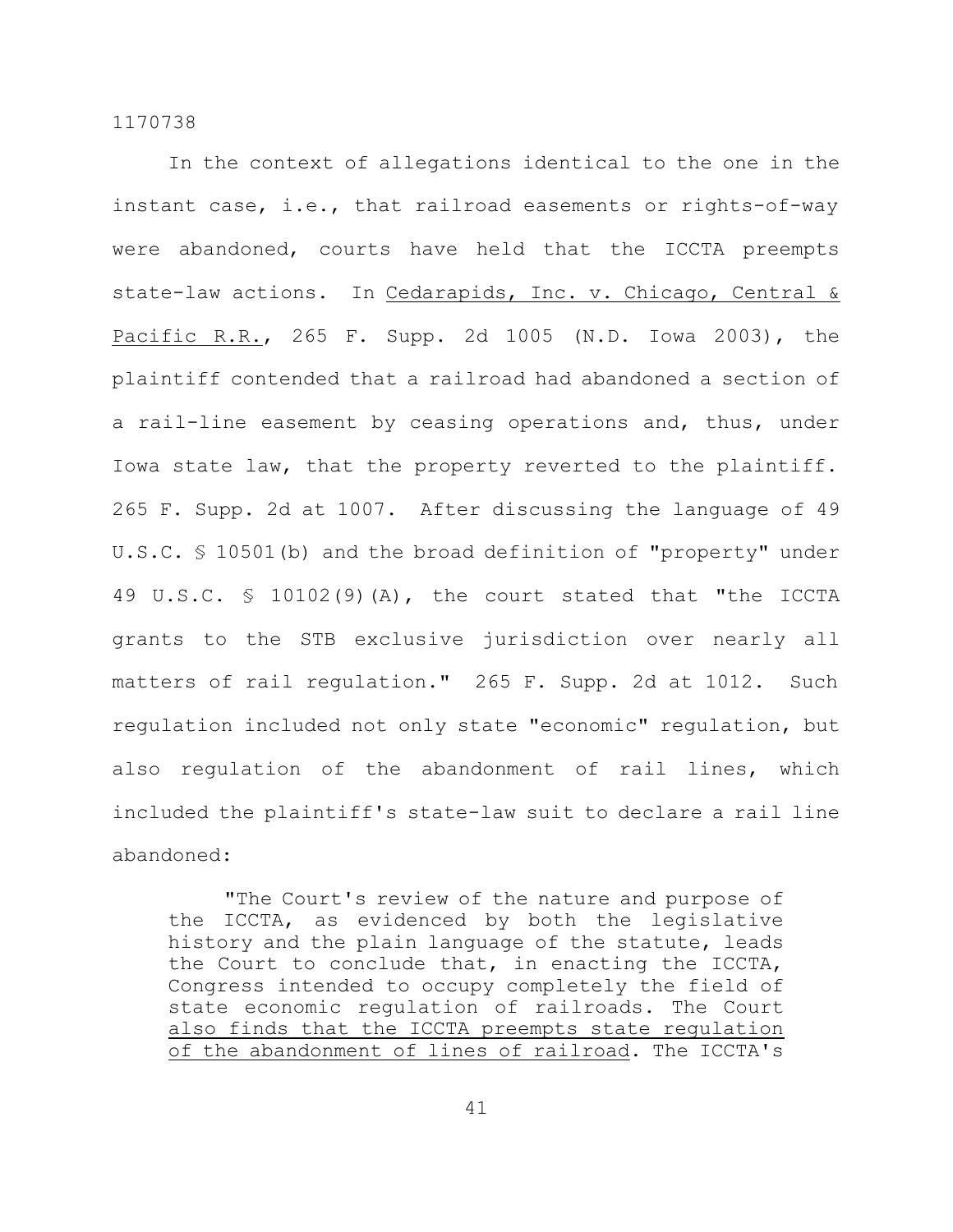grant of exclusive jurisdiction to the STB over the abandonment of tracks and its expansion of the types of tracks within this exclusive jurisdiction to include wholly intrastate spur and industrial tracks indicates that Congress intended for the abandonment of all types of tracks to be under the STB's jurisdiction. This comports with Congress' stated desire of deregulation of the railroad industry by ensuring that states do not impose regulations which conflict with or undermine those set forth in the ICCTA and imposed by the STB with respect to the abandonment of tracks."

265 F. Supp. 2d at 1013 (emphasis added). See also Wedemeyer v. CSX Transp., Inc. (No. 2:13–cv–00440–LJM–WGH, Oct. 20, 2015) (S.D. Ind. 2015) (not reported in F. Supp. 2d) (holding that "the term 'regulate' does not only refer to a state regulation or state action; rather it refers to controls or limitations of any kind" and, thus, that an action to quiet title alleging that a railroad had abandoned an easement was an attempt to use state law to "regulate" the railroad's use of the easement), and Groh v. Union Pacific R.R. (No. 17-00741-CV-W-ODS, Dec. 1, 2017) (W.D. Mo. 2017) (not reported in F. Supp. 2d) (holding that a state-law action alleging that a railroad had abandoned its easement fell within the scope of the ICCTA).

This concept is not new in Alabama. In Mobile & Gulf R.R. v. Crocker, 455 So. 2d 829 (Ala. 1984), certain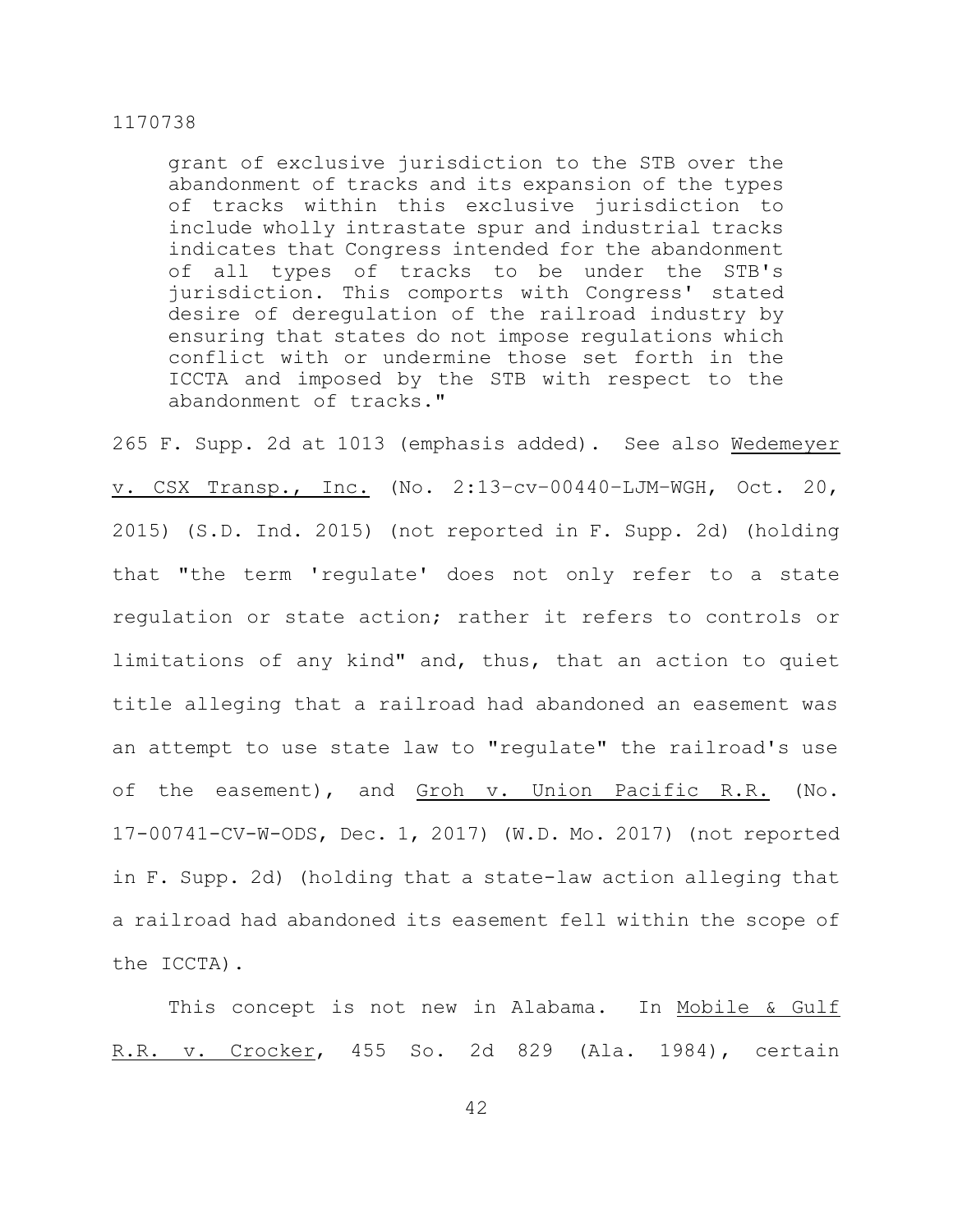landowners sought a judgment declaring that a railroad easement across their property had been abandoned because the railroad "ceased all operation of trains across the right-of-way in dispute." 455 So. 2d at 831. This Court held, however, that the STB's predecessor agency, the Interstate Commerce Commission, "had exclusive jurisdiction to determine whether there was an abandonment of the railroad right-of-way." 455 So. 2d at 834. The main opinion attempts to distinguish Crocker by noting a distinction in the way the easement in Crocker was obtained as compared to the easement in the instant case. However, 49 U.S.C. § 10501(b) does not provide that its application is contingent on how a railroad obtains property initially. Furthermore, no proceedings before the STB are required to "invoke" its jurisdiction; the ICCTA itself preempts remedies under state law, and the STB's jurisdiction is "exclusive." Grosso v. Surface Transp. Bd., 804 F.3d 110, 114 (1st Cir. 2015) ("Whether or not the [STB] is exercising its regulatory authority over the transportation, state and local laws governing such transportation are generally preempted." (footnote omitted)).

Under the plain language of 49 U.S.C. § 10501(b), the claims in the underlying action are preempted by the ICCTA and